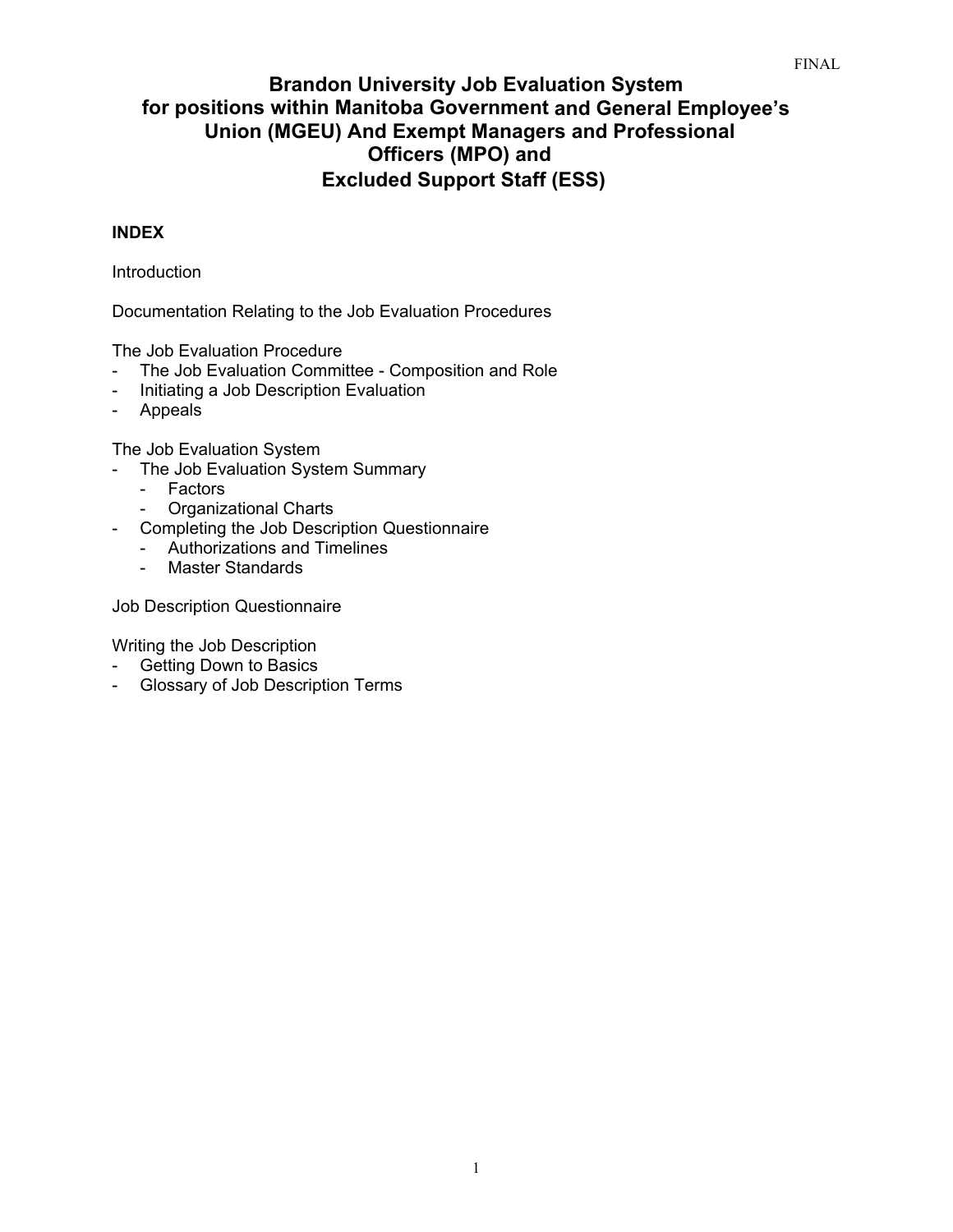#### **INTRODUCTION**

The Brandon University Job Evaluation System, which is used to evaluate and classify positions in the Manitoba Government & General Employees' Union (MGEU) (with the exception of Food Service positions) and Exempt MPO and ESS staff, was first adopted in 1993 for Exempt staff positions. The system was then reviewed with MGEU and adopted in 1995 for that group. After having worked with the system for a few years, the University and MGEU began discussions on ways the system could be improved, both in structure and application. These discussions have led to revisions of the process.

The Job Evaluation System is a point rating system that, through formal and systematic analysis, provides equity in the value of each job in the employee group relative to other jobs at the University. The system attempts to relate the amount of an employee's pay to the contribution made by his/her job to the effectiveness of the organization.

Job evaluation begins with the analysis of work to determine its characteristics and requirements. A description of the duties and responsibilities is then written and the duties and responsibilities are evaluated against the selected evaluation method. Effectively performed, job evaluation simplifies pay structure decisions and makes them more rational. It makes job comparisons a more efficient operation.

The job classification/re-classification process is discussed in Article 42 of the Brandon University Collective Agreement with MGEU and in the Reclassification Procedures section of the Exempt Staff Handbook.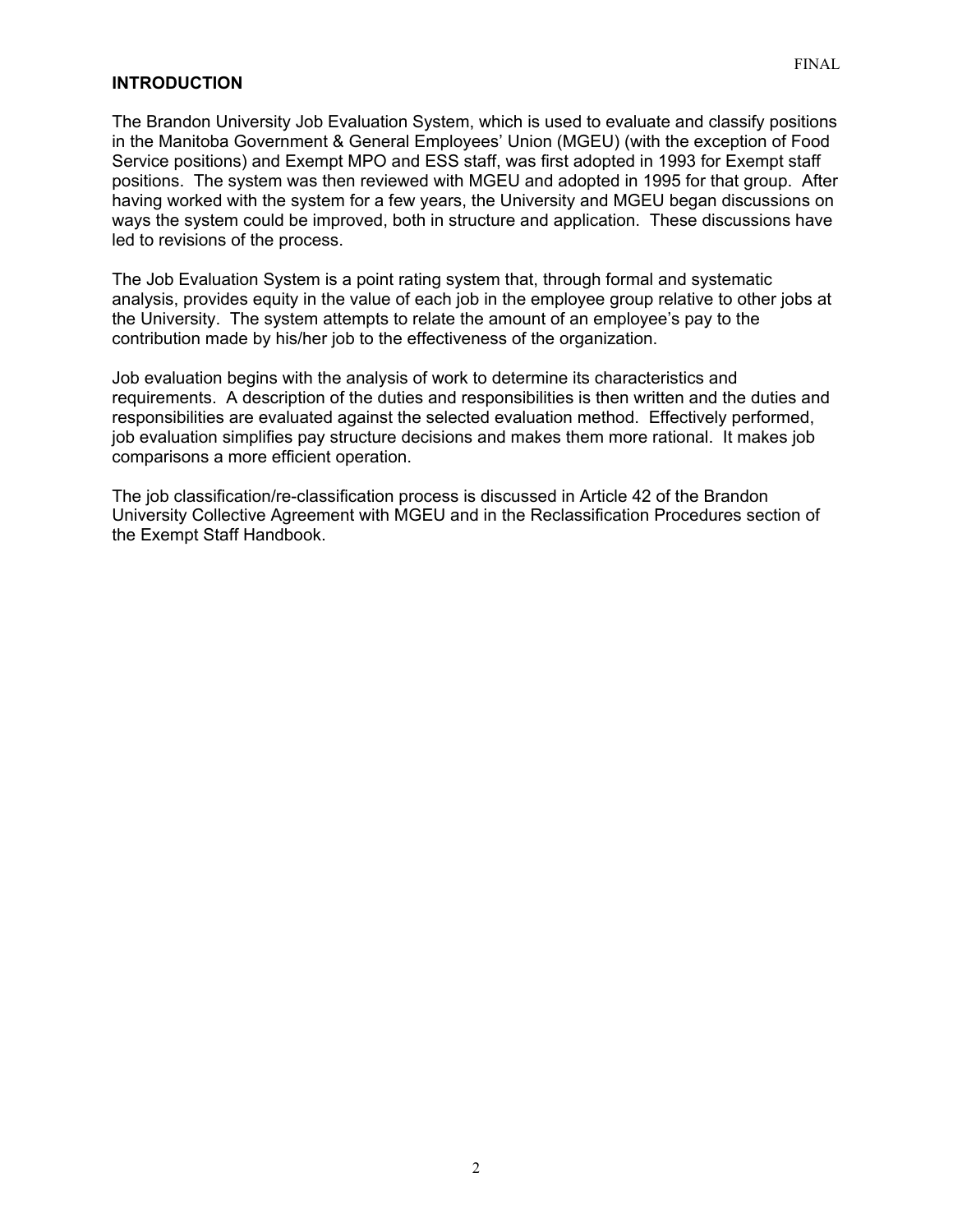## **DOCUMENTATION RELATING TO THE JOB EVALUATION PROCEDURES**

Positions are evaluated on the basis of job content. The position itself is, therefore, the focus of the evaluation and the incumbent and any of his/her specific qualifications or any specific salary level or any performance assessment of the incumbent is ignored in the evaluation process.

A job description questionnaire has been developed to facilitate the evaluation process by focusing on aspects of job content that are involved in the Job Evaluation System. It is crucial that the importance of a complete and accurate job description questionnaire be recognized and that those who are involved in writing them complete the job description questionnaires as meticulously as possible.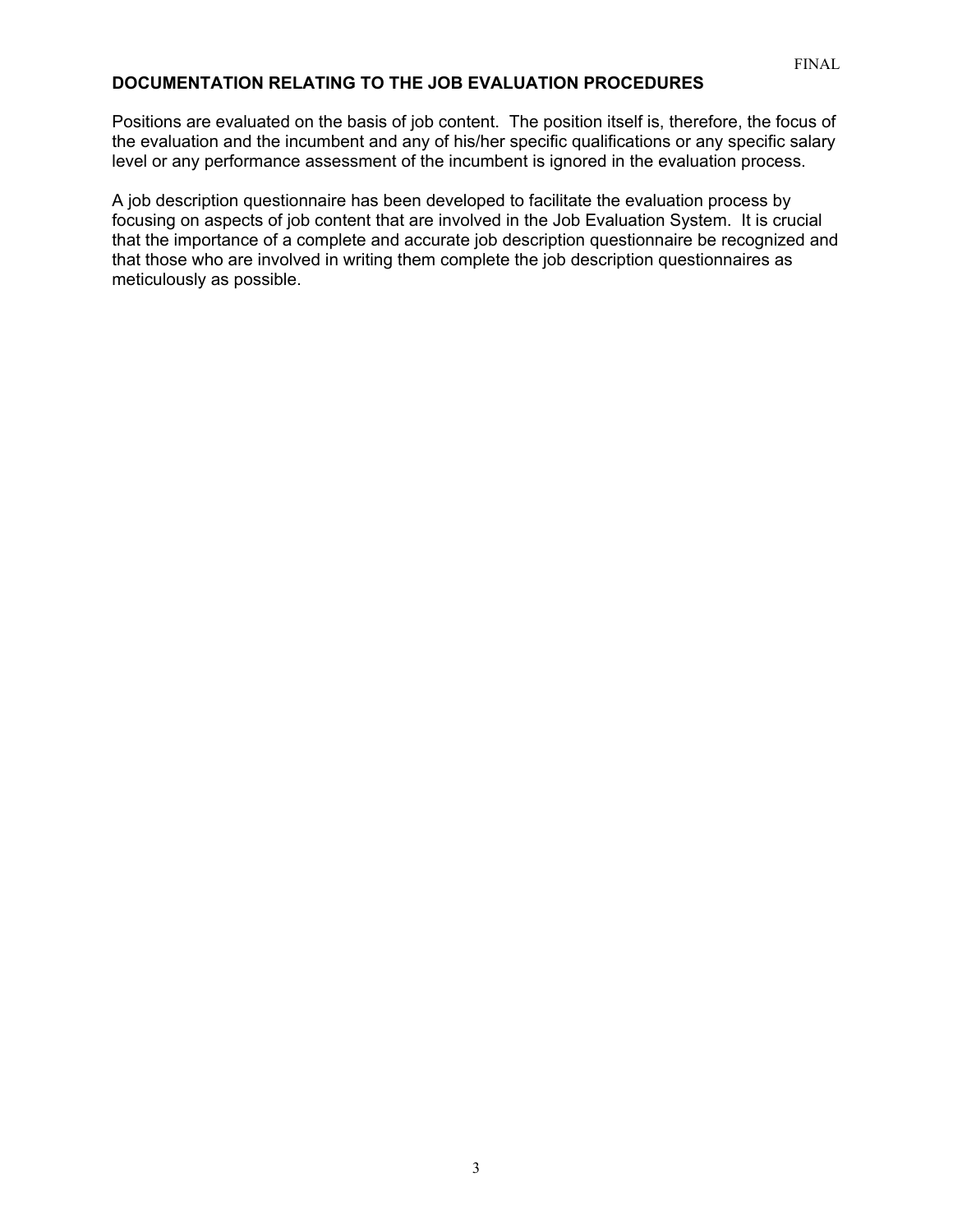### **THE JOB EVALUATION PROCEDURE**

## **The Job Evaluation Committee - Composition and Role**

The MGEU Job Evaluation Committee is composed of five (5) people - the Director, Human Resources, who serves as Chair and a full participating member of the committee, and four other employees appointed by the University. The Exempt Staff Evaluation Committee is composed of three people - the Director, Human Resources, who serves as Chair and a full participating member of the committee, and two members from the exempt staff groups. (Alternates are also appointed to the Exempt Staff Evaluation Committee to serve in the following circumstances.) Committee members may not participate in the evaluation of their own position or in the evaluation of a position that they supervise or where they are in conflict of interest.

Each member of the Committee participates in the evaluation of the position and in arriving at the appropriate point rating of each of the factors and of the position. Final decisions are reached by **consensus**, which means that all members of the Committee must be able to accept the decision.

The meetings of the Job Evaluation Committees are closed and all records of the meetings and associated notes are confidential to the committee and the Vice-President (Administration & Finance), and, in the case of a grievance, to the required MGEU officials. Any questions or concerns are to be directed to the Director, Human Resources.

## **Initiating a Job Description Evaluation**

A Job Description Evaluation can be initiated by the employee (after completing the probationary period) or the employer when there is a view that the job description or job requirements may have changed significantly since the last evaluation, otherwise no more often than once every twelve (12) months. This will typically happen over an extended period of time, through specific changes within the requirements of a unit or when an incumbent leaves and prior to the recruitment of a replacement.

When an MGEU member wishes to apply for reclassification, she/he must include a written statement indicating why she/he is requesting a re-evaluation of the classification.

There will be times when the requirements of a job change for a short and specific period of time. While it is recognized that very temporary reassignments of duties, such as during vacation, are expected within existing classifications, substantive changes for substantial periods of time should be evaluated to ensure that employees are properly compensated for duties and responsibilities assigned. In this case, the employee or employer may initiate a job evaluation request and should specify the temporary nature of the requirements. Any resultant reclassification will be applied for the affected period only. At the end of the temporary assignment, the individual concerned will revert to his/her regular position and classification.

## **Appeals**

Employees who have initiated an evaluation request, and who wish to appeal the decision, may do so by indicating their intention to the Director, Human Resources, within two weeks of receiving the result of the first evaluation. The request for appeal should be provided in writing.

The composition of the appeal committee for MGEU positions is the Classification Review Committee (CRC), which is composed of the Vice-President (Administration & Finance), the President of MGEU Local 135 and a third party, who shall serve as the chair of the committee, selected from within the employees of Brandon University by the Vice-President (Administration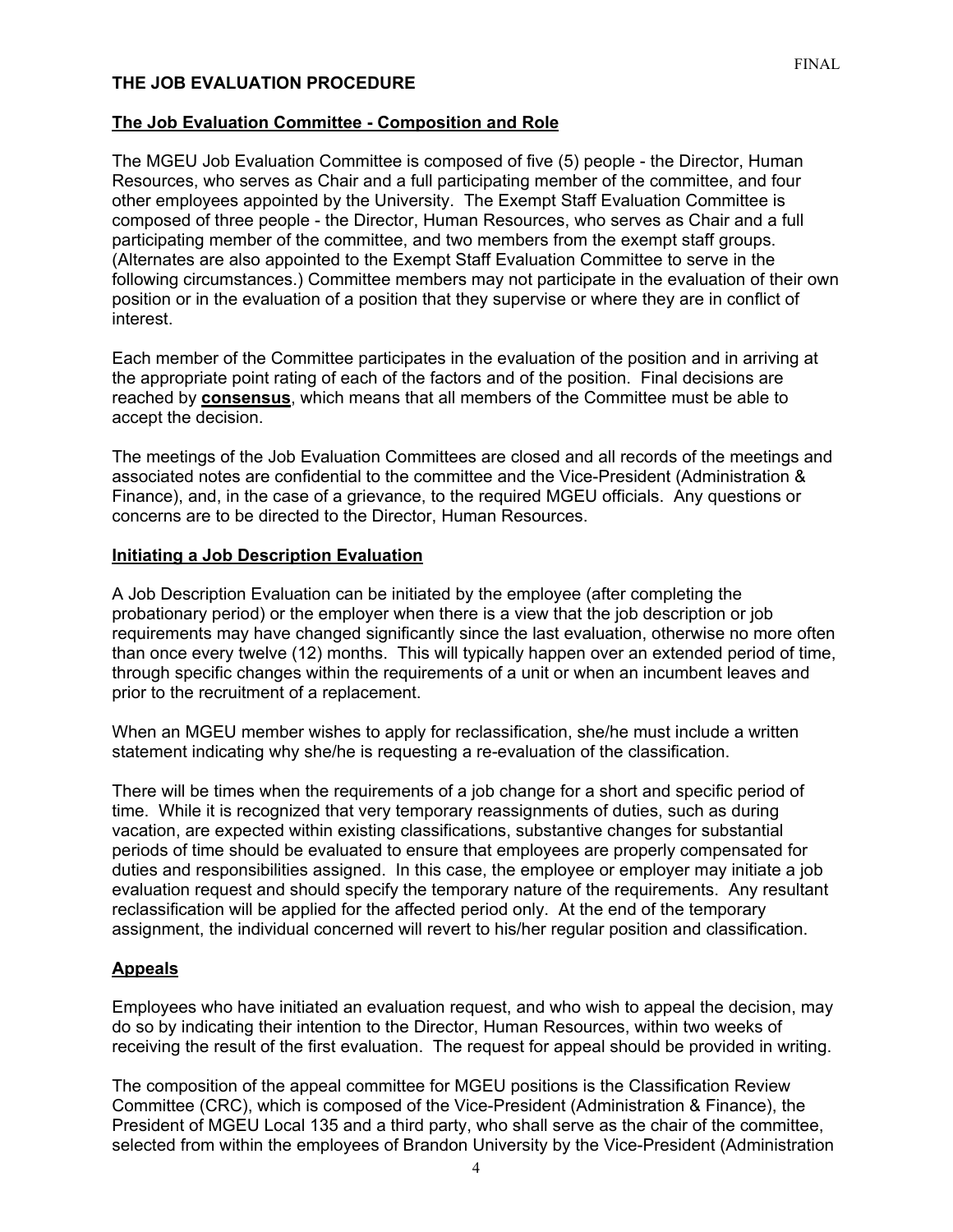& Finance) and the President of MGEU Local 135. The composition of the appeal committee for Exempt positions is the Exempt Staff Evaluation Committee plus the Vice-President (Administration & Finance).

If the MGEU member is dissatisfied with the decision of the CRC, she/he may ask their Union to take the matter to arbitration, as discussed in the collective agreement. The decision of the appeal committee, in the case of exempt employees, is final.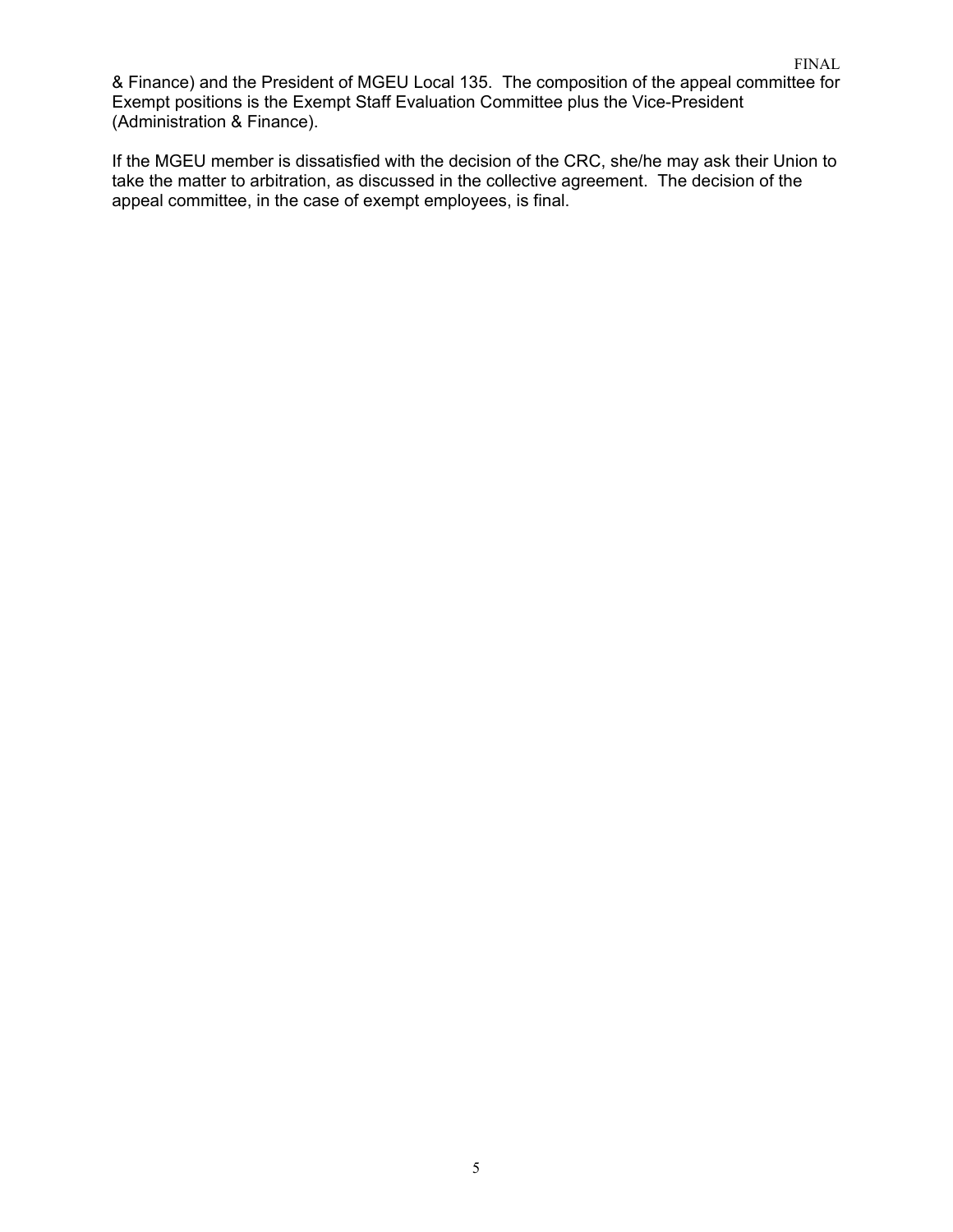### **THE JOB EVALUATION SYSTEM**

Point rating job evaluation is one method of determining the relative value of jobs. It is particularly suited to jobs consisting of a variety of tasks.

A point rating plan defines a number of factors, which are common to the jobs being evaluated (job difficulty, accountability, job knowledge, supervision given, contacts and working conditions). Each factor is divided into two elements (i.e. job difficulty is divided into complexity and judgement elements). The plan then provides progressive degrees of definition within each element and allocates a number of points to each degree. The combined factors do not necessarily describe every aspect of a job. They may deal only with those characteristics that are useful in determining a job's relative value within the University.

In order to evaluate a job, information about the factors that determine the value of the job must be gathered. This is done through the completion of the Job Description Questionnaire. In order to ensure equal treatment for each position being evaluated and to ensure concise information, it is imperative that each questionnaire be completed **using the prescribed form only, using ten (10) point Arial font, and conforming to the space size provided for each question. Job descriptions provided in any other format will be returned for revision.** 

The questionnaire reflects the major duties and responsibilities of the job. It is not intended to represent a detailed working procedure or a list of infrequent or miscellaneous duties occasionally assigned to the job. **Duties and responsibilities must be complete and grouped into categories that comprise not less than 10% of the job**. The Job Evaluation System does not have the ability to evaluate duties or responsibilities that represent only a relatively small part of the job. Only when the smaller duties are grouped and described with other similar duties can the system determine the value.

The Evaluation Committee determines the total point value of the job by reviewing the questionnaire and the appropriate organizational chart, assigning point values to the factors and totaling those point values. The total point values fall within ranges, which represent classifications (i.e. 100-200 might be A, 201-300 B, and so forth). Jobs within a particular classification might bear little resemblance to one another and might have different ratings for particular factors because of the classification point range. For this reason, there are no standard specifications for each classification and, consequently, the system allows a wide variety of jobs to be valued against each other throughout the University.

Based on the classification, the job's rate of pay is determined. The salary range assigned to each classification (point range) is determined through collective bargaining in the case of MGEU, and assigned by the Board of Governors in the case of MPO and ESS positions.

The Evaluation Committee may use internal relevant jobs to verify results and assist in the final evaluation process. These provide comparisons throughout the University for the job being evaluated.

Although the System is being used only to evaluate the MGEU, MPO and ESS positions, the full scope of the rating matrices could accommodate every administrative position within the University from entry level positions to the President.

#### **The Job Evaluation System Summary**

#### **Factors**

1) Job Difficulty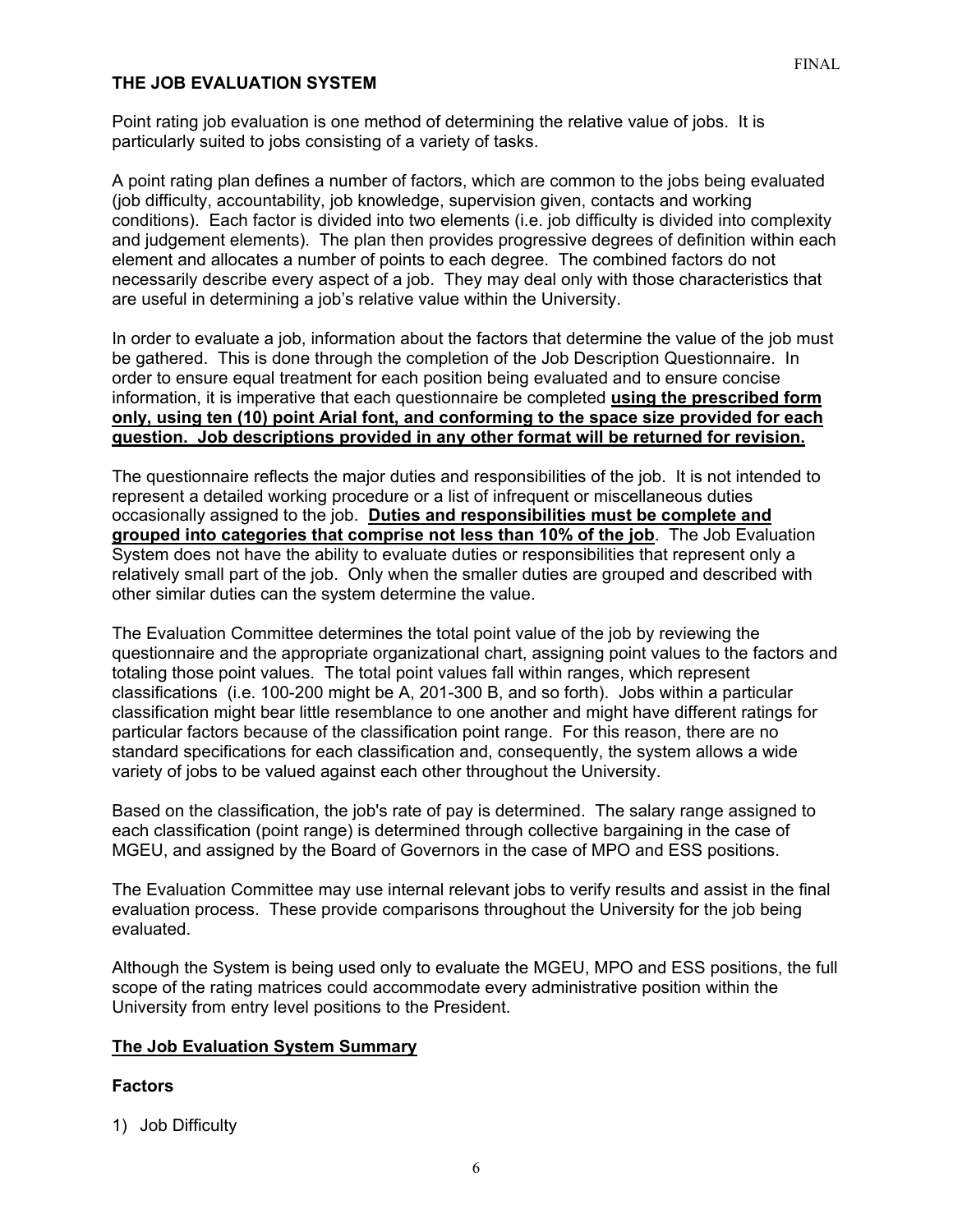This factor is used to measure the difficulty of the job in terms of the complexity of the work and the amount of independent action, initiative and creativity necessary to make decisions and judgements. The elements evaluated are complexity and judgment. This factor is worth 25% of the total value.

## 2) Accountability

This factor is used to measure the responsibility for results and the magnitude of those results. The magnitude of the impact is measured against the achievement of the entire University's objectives, not the objectives of the work unit or department. It considers the nature of commitments made, reversibility or impact of decisions or actions in the event of error, and the availability of guidance and direction. The elements evaluated are impact of actions and guidance received. This factor is worth 20% of the total value.

## 3) Job Knowledge

This factor is used to measure the education and experience required to undertake the duties and responsibilities of the job. It is intended to represent knowledge that is acquired through independent study, formal education, professional/technical courses and the practical experience gained on other related jobs in this or other organizations. The job knowledge factor is the basic entrance qualification required for the job. **University master standards have been determined for this factor and each position has been assigned a rating from within those master standards**. The elements evaluated are education and experience. This factor is worth 20% of the total value.

## 4) Supervision Given

This factor measures the degree of responsibility for supervising (formal and informal) and managing employees. It includes the nature of supervision given, the level of those supervised, and the size of the group or groups supervised. **University master standards have been determined for this factor and each position has been assigned a rating from within those master standards**. The elements evaluated are nature of supervision and level of positions supervised. This factor is worth 15% of the total value.

### 5) Contacts

This factor measures the requirement for exchanging information, providing explanations, influencing actions or reaching agreement with others in either oral or written format. It considers the reason for the contact, the level of person contacted and the requirement for exercising tact, self-control, diplomacy and persuasiveness in oral or written communication. Only those contacts that occupy a significant portion of time and are a regular and integral part of the job will be taken into consideration. The elements evaluated are purpose of contacts and level of person contacted. This factor is worth 10% of the total value.

### 6) Working conditions

### **University master standards have been determined for this factor and each position has been assigned a rating from within those master standards.**

a) Work Environment

This factor is used to measure job conditions that are considered disagreeable or unpleasant and the frequency of exposure to such conditions. It considers excessive travel and absence from home, unpleasant work surroundings such as noise, dirt, exposure to the elements or potentially hazardous conditions associated with the job.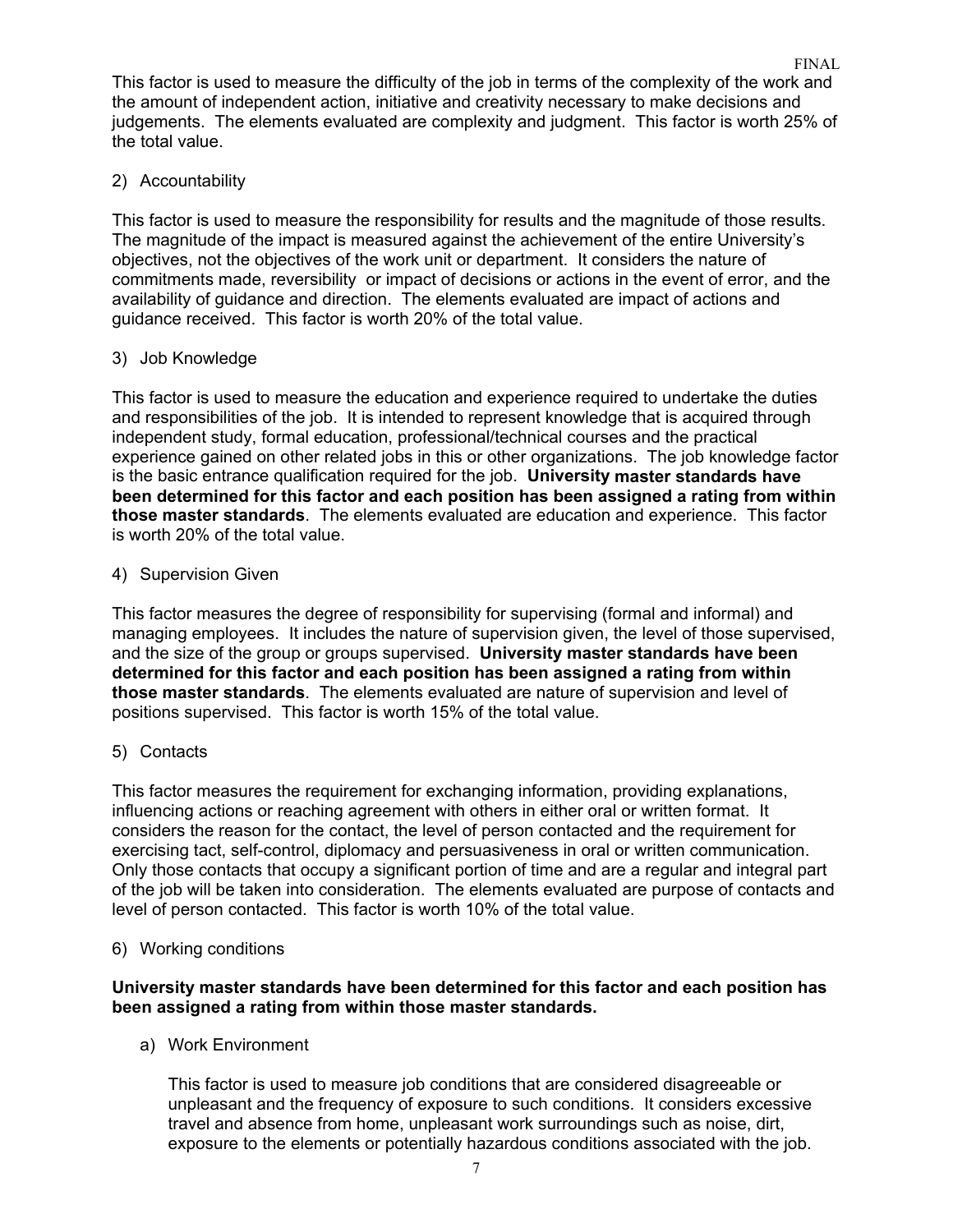Only those job conditions that are present for a significant portion of time and are a regular and integral part of the job will be taken into consideration. The elements evaluated are work environment and prevalence.

FINAL

b) Physical Effort

This factor is used to measure job conditions that require different degrees of physical effort and the frequency of those requirements. It considers the amount and degree of physical exertion associated with the job. Only those job conditions that are present for a significant portion of time and are a regular and integral part of the job will be taken into consideration. The elements evaluated are physical effort and prevalence.

c) Visual Strain

This factor is used to measure job conditions that require different degrees of visual strain and the frequency of those requirements. It considers the amount and degree of visual strain associated with the job. Only those job conditions that are present for a significant portion of time and are a regular and integral part of the job will be taken into consideration. The elements evaluated are visual strain and prevalence. University standards have been determined for these factors.

This factor, in total, is worth 10% of the total value.

#### **Organizational Charts**

A standard set of dated organizational charts, comprised of every administrative support position within the University, will be available to the Job Evaluation Committees for purposes of understanding the relative positioning of each job in the University in relation to supervisors, area heads, subordinates and other similar positions in the University. The chart is updated as necessary from time to time and is available in Human Resources to any employee to assist with the job description questionnaire.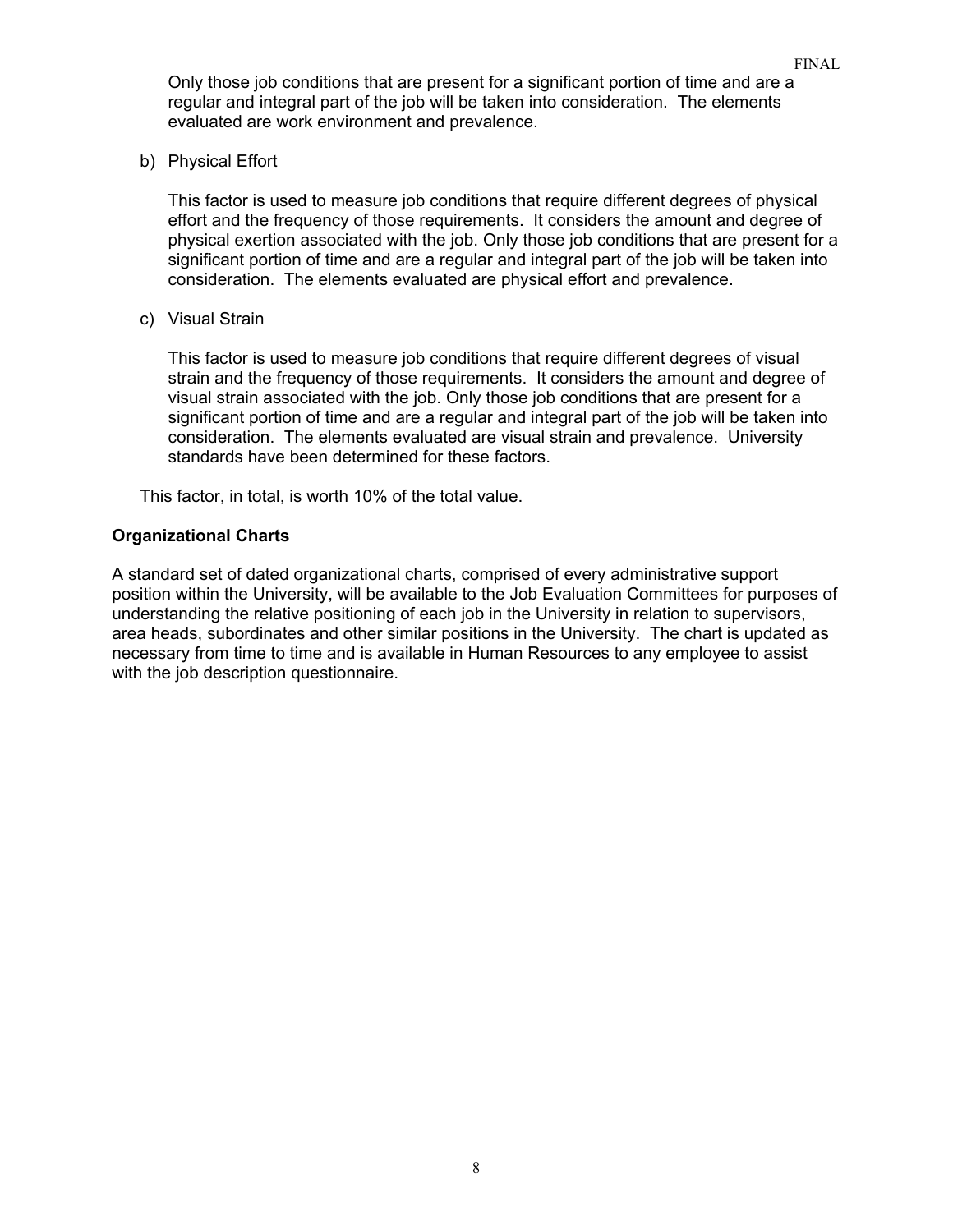### **Completing the Job Description Questionnaire**

The following notes will assist you in completing the job description questionnaire. Before beginning to complete the questionnaire, **it is important to read the information in the section "Writing the Job Description" about getting organized**, gather the relevant data, and express the duties and responsibilities in an appropriate manner.

#### I JOB SUMMARY

This is a brief and very broad statement that provides insight into the reason for the position's existence or for its establishment. It describes why the job exists in the first place, and what role it plays in the overall scheme of things. This section will normally be completed after having completed the rest of the questionnaire and should be approximately two sentences or 30 words.

### II DUTIES AND RESPONSIBILITIES

This is a point-by-point outline of the main areas of activity for which the position is responsible and describes the various things the position is supposed to do. List the most important responsibilities and those requiring the majority of your time first and continue in descending order of priority. Although it is recognized that every job has many complexities, it is **imperative** that responsibilities that take less than 10% of your time be grouped and summarized (consider that a work year is approximately 1650 hours excluding vacation for those with a 35 hour workweek).

Then approximate the percentage of time you spend on that duty or group of duties and indicate that in the appropriate column.

### III COMMUNICATION

Describe who, and reasons for, the contacts that are a normal part of your duties. Contacts may be verbal or written. Internal contacts are those within the University, including students. Indicate the frequency of the contacts on a regular basis. Daily means nearly every day. Infrequent may be daily for one week twice in the year.

### IV JOB DIFFICULTY

This section provides information about the difficulty of the job in terms of complexity and judgement. Be sure to indicate the types of decisions and judgements that you are **required** to make and the type of support you provide for decisions and judgements that your supervisor is required to make. Also be sure to include the frequency of the requirement to resolve the problems listed in the first section.

### V ACCOUNTABILITY

This section provides information to measure the impact of the actions you are required to take and the responsibility for, and magnitude of, the results of those actions. It provides information on the guidelines and direction you receive in the course of your work, either from your supervisor or from documented policies and procedures and reference documents.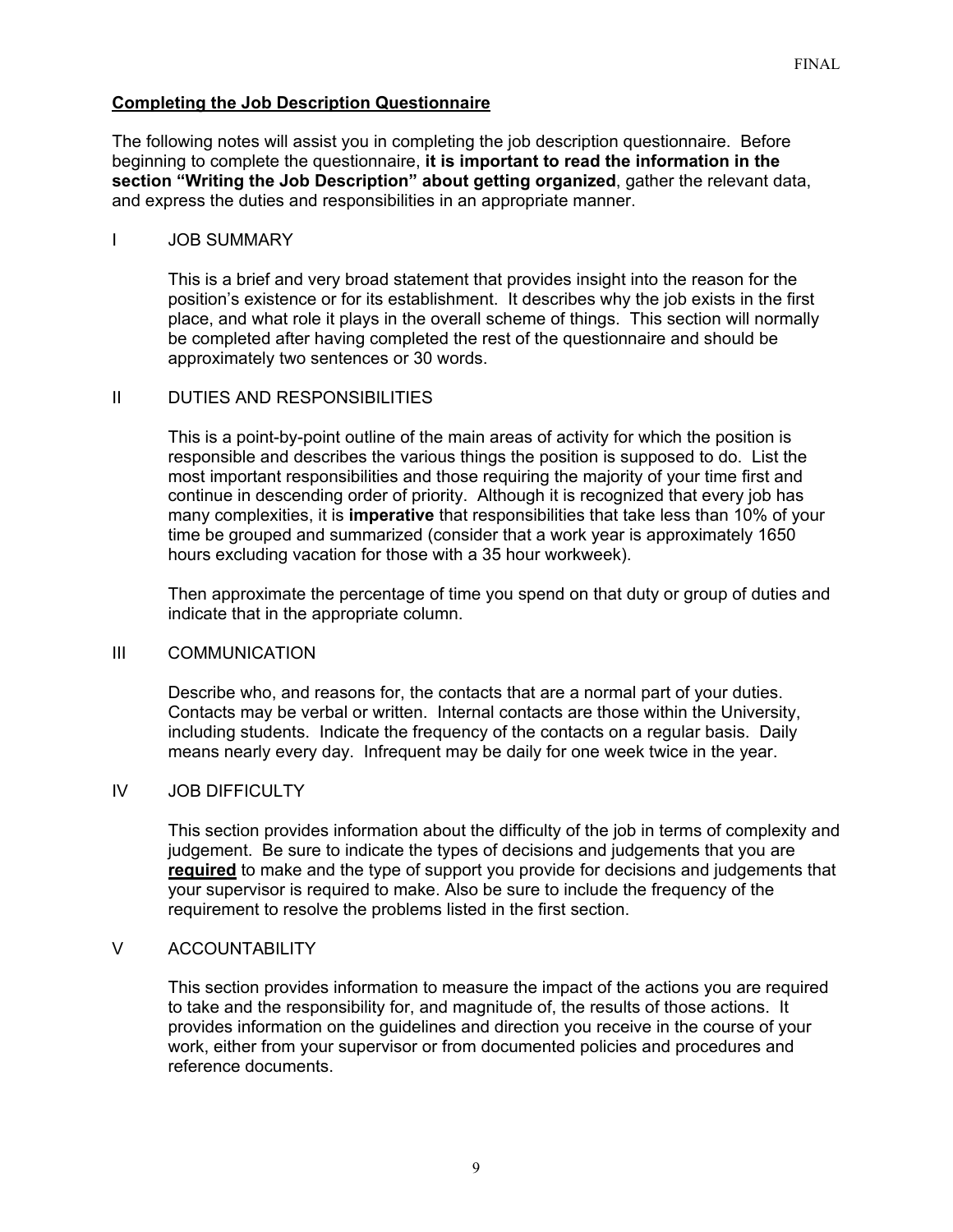### VI JOB KNOWLEDGE

**University master standards have been determined for this factor and each position has been assigned a rating from within those master standards.** It is the responsibility of the supervisor and the Director, Human Resources to determine the appropriate standard for positions. This section provides information on the minimum required formal academic training and minimum required work experience expressed in time.

### VII SUPERVISION

**University master standards have been determined for this factor and each position has been assigned a rating from within those master standards.** It is the responsibility of the supervisor and the Director, Human Resources to determine the appropriate standard for positions. This section provides information on the degree of responsibility the position has for the supervision (formal and informal) and management (directly and indirectly) of employees. It includes the nature of the supervision and the types of jobs supervised. Students performing duties for the University for compensation are considered employees.

## VIII WORKING CONDITIONS

**University master standards have been determined for this factor and each position has been assigned a rating from within those master standards.** It is the responsibility of the supervisor and the Director, Human Resources to determine the appropriate standard for positions. This section provides information to measure job conditions that are considered unpleasant or hazardous and the frequency of exposure to such conditions. It considers unpleasant work surroundings such as noise, dirt, and exposure to the elements or potentially hazardous conditions associated with the job. Only those job conditions that are present for a significant portion of time and are a regular and integral part of the job are taken into consideration. It is important to recognize that the conditions considered unpleasant are in relation to conditions found in jobs outside of the University as well as those found within the scope of Brandon University jobs.

### **NOTE: Any proposed changes to the standards that have been assigned to each position should be brought through the supervisor. Determinations will be made by the supervisor and the Director, Human Resources.**

IX SUPERVISOR'S COMMENTS

A well-written job description questionnaire for a relatively standard type of job should require no further comment. This section is intended to provide information that is not readily captured in the document, especially for unusual jobs, to enhance understanding. It is not intended to simply add emphasis.

### **Authorizations and Timelines**

An employee and/or supervisor wishing to have a job evaluated will access the Job Description Questionnaire form on the Brandon University web site. The employee and/or supervisor will then draft the job description questionnaire by responding to the questions on the form.

Three of the areas on the Job Description Questionnaire have been standardized by the University to ensure consistent expectations across the University. In the case of MGEU jobs, these standards have been developed in conjunction with the Union. The standardized sections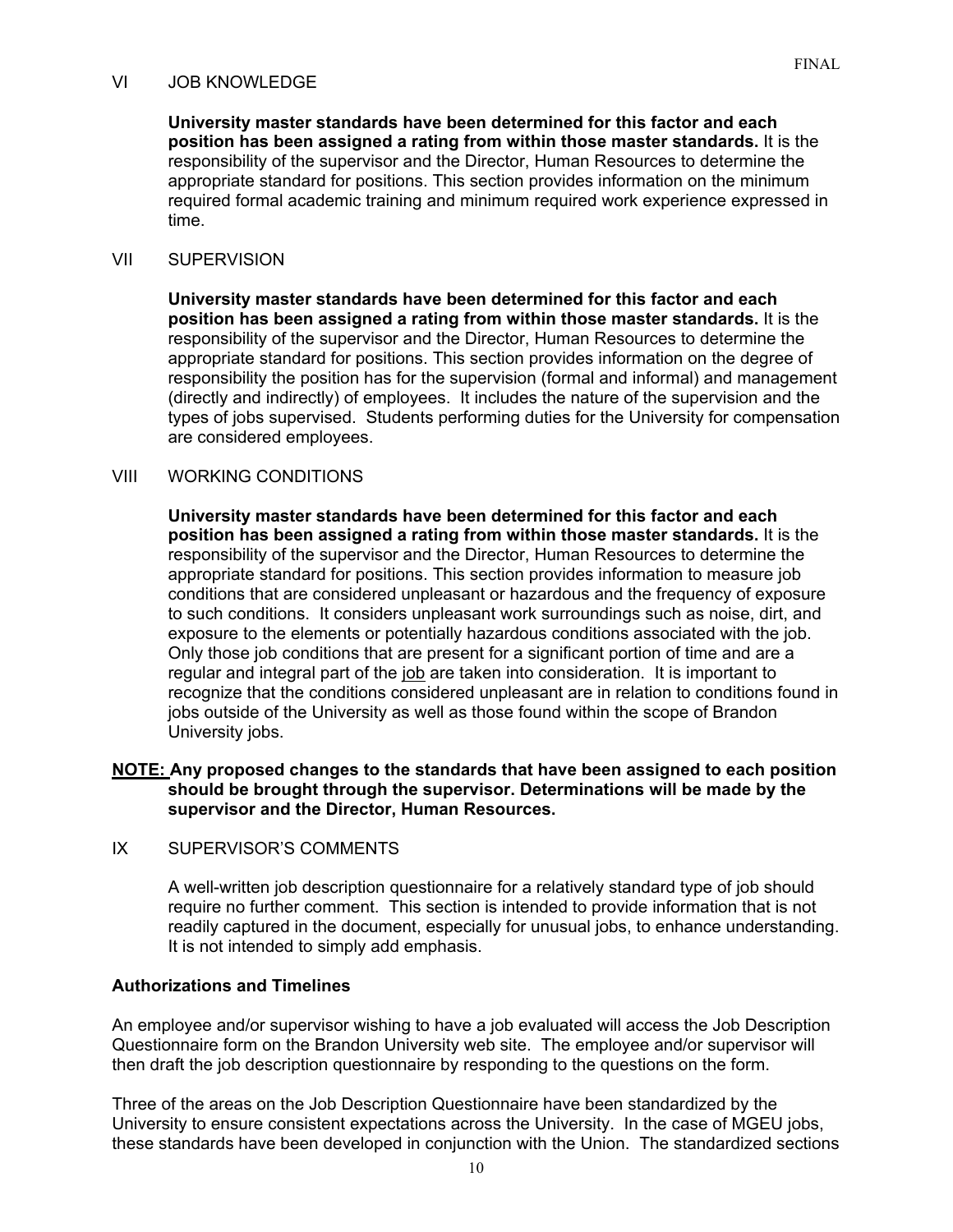are Job Knowledge, Supervision and Working Conditions. It is expected that the vast majority of jobs will conform to those standards.

FINAL

Once the questionnaire has been completed, both the employee and the supervisor must agree with the information on the questionnaire and signify so by signing the document. It should take no longer than four (4) weeks to acquire all of the required signatures without a valid reason. If the parties cannot agree, the matter should be referred to the Director, Human Resources and the area head for resolution. If the parties still cannot agree within two (2) weeks, the University shall make the determination. That decision is final to all parties. Disagreements that cannot be resolved with the assistance of the Director, Human Resources, for Exempt positions, will be referred to the Vice-President, Administration & Finance, for decision.

The questionnaire is then sent to the area head who, in most cases, will be the budget unit head. Again, the document is reviewed in detail and, if agreeable to the area head, signed and forwarded to the Director, Human Resources. If the area head feels that further revisions are required, the document is sent back to the employee and supervisor with an explanation. In the case of disagreements, the above-mentioned process is followed.

The Director, Human Resources, upon receipt of the questionnaire, date-stamps the document. This is the date to which any resultant salary adjustments will be applied retroactively after the job is evaluated. The Director then reviews the document in detail to ensure that the standards have been applied, that the document is complete, and that the employee and the supervisor and the area head have been fair and reasonable in describing the job requirements. If the Director is satisfied, the document is signed and prepared for the Job Evaluation Committee. Any concerns identified by the Director, Human Resources, will be referred to the area head with a detailed explanation that, in turn, will be referred to the employee and supervisor. Disagreements will be resolved in the above detailed manner.

#### **Master Standards**

#### Job Knowledge

- 1. Grade 12 + 3 years related experience, or comparable combination of education and experience (basic reception, filing, keyboarding).
- 2. Grade 12, additional courses/training + 3 years related experience, or comparable combination of education and experience (specify additional technical or job related courses required), includes 1 year certificate program.
- 3. 2-3 year post secondary education/diploma program + 1 year related experience, or comparable combination of education and experience (specify education or diploma program required), includes library technician program (i.e. reference positions in library).
- 4. 2-3 year post secondary education/diploma program + 3 years related experience, or comparable combination of education and experience (specify education or diploma program required).
- 5. 2-3 year post-secondary education/diploma program + 5 years related experience, or comparable combination of education and experience, specify education or diploma program required (applied to senior roles with supervisory/administrative responsibilities).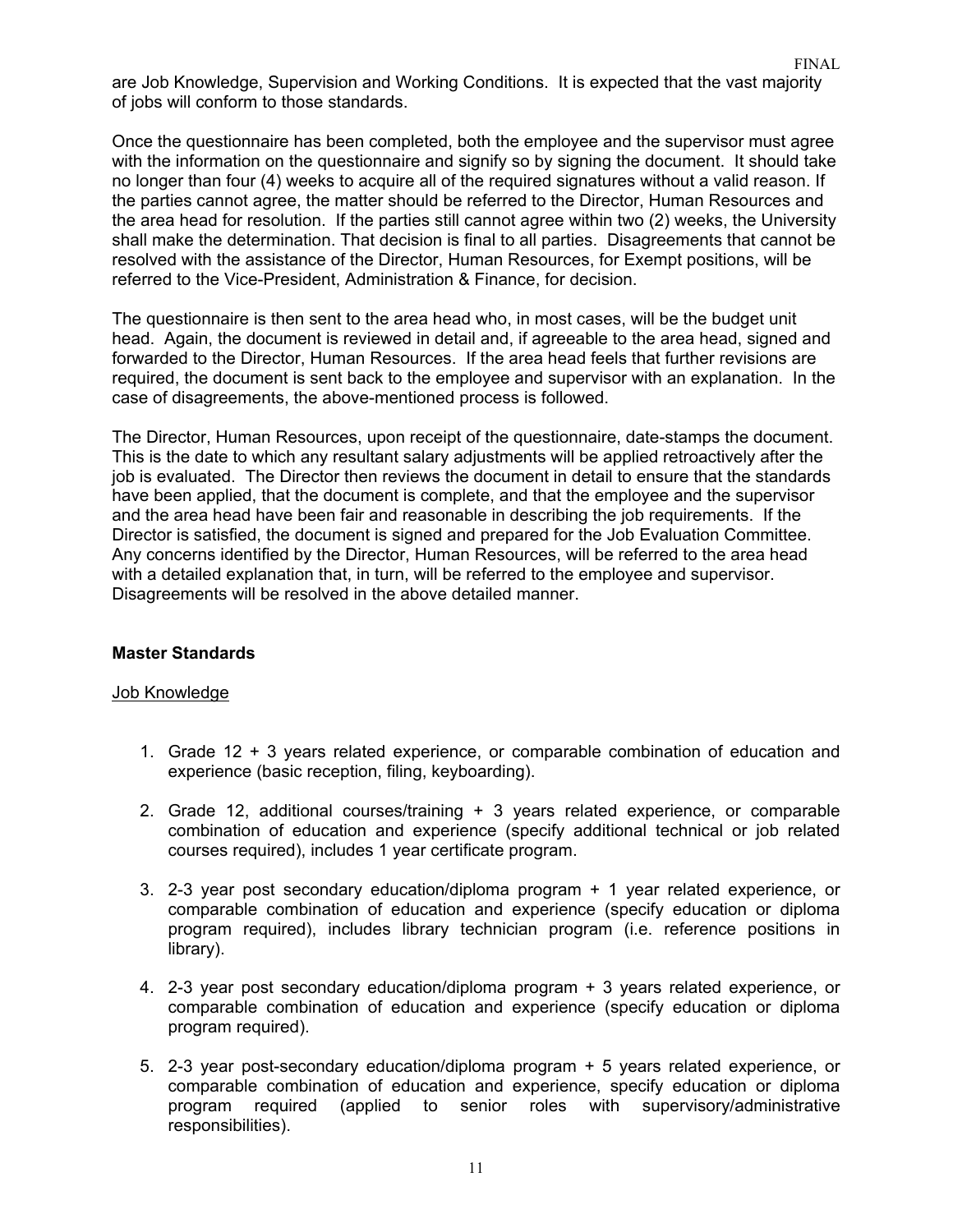- 6. University degree + 1 year related experience, or comparable combination of education and experience (specify specialty/major that is required for position).
- 7. University degree + 3 years related experience, or comparable combination of education and experience (specify specialty/major that is required for position).
- 8. University degree + professional designation + 5 years related experience, or comparable combination of education and experience (specify specialty/major and designation required).
- 9. Graduate degree/designation + 7 years related experience, or comparable combination of education and experience (specify specialty/major/designation required).

#### Supervision

- 1. No supervisory responsibilities integral to position, may provide guidance and training to other employees.
- 2. Informal supervision through assignment and checking of work is integral to position.
- 3. Formal supervision of employees being responsible for assignment and review of work is integral to position.

#### Working Conditions

- A. Work Environment
- 1. Generally agreeable working conditions such as those found inside offices or equivalent work areas for more than 70% of the time.
- 2. Slightly disagreeable working conditions, exposure to somewhat noisy, hot or cold conditions for less than 20% of the time.
- 3. Slightly disagreeable working conditions, exposure to somewhat noisy, hot or cold conditions for between 20% and 40% of the time.
- 4. Slightly disagreeable working conditions, exposure to somewhat noisy, hot or cold conditions for between 41% and 70% of the time.

### B. Physical Effort

- 1. Work requires minimum physical effort and strain in a variety of normal positions (e.g. intermittent standing, sitting, walking, ordinary office tasks) for more than 70% of the time.
- 2. Work requires light physical effort and extension (e.g. prolonged standing, sitting, walking, climbing stairs, using light tools, handling light weight materials) for less than 20% of the time.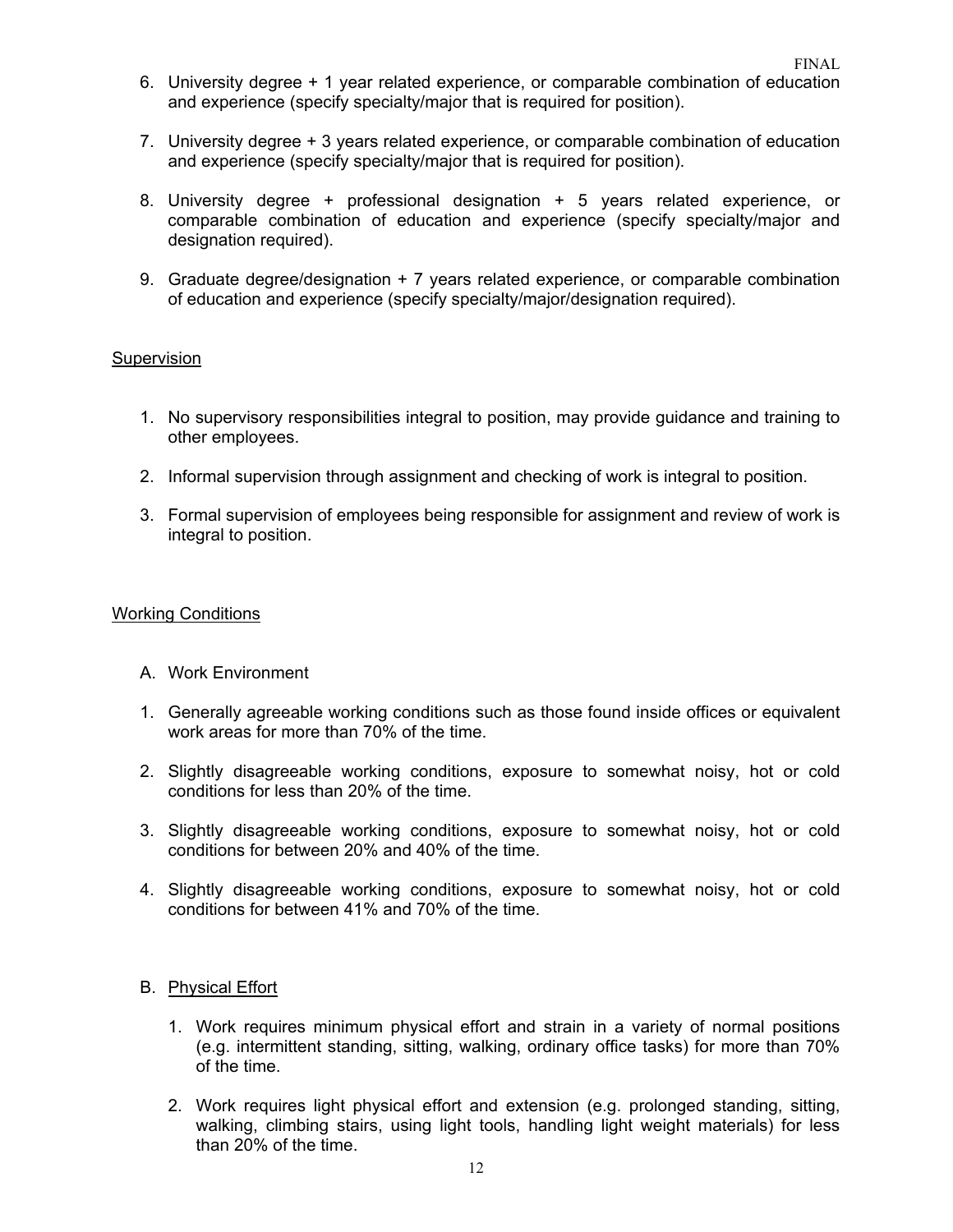- 3. Work requires light physical effort and extension (e.g. prolonged standing, sitting, walking, climbing stairs, using light tools, handling light weight materials) for 20% to 40% of the time.
- 4. Work requires light physical effort and extension (e.g. prolonged standing, sitting, walking, climbing stairs, using light tools, handling light weight materials) for more than 70% of the time.
- C. Visual Strain
- 1. Normal visual concentration required for more than 70% of the time.
- 2. Moderate visual concentration required. Required to concentrate on small areas or objects for short periods of time (i.e. up to one hour) for less than 20% of the time.
- 3. Moderate visual concentration required. Required to concentrate on small areas or objects for short periods of time (i.e. up to one hour) for between 20% and 40% of the time.
- 4. Moderate visual concentration required. Required to concentrate on small areas or objects for short periods of time (i.e. up to one hour) for between 41% and 70% of the time.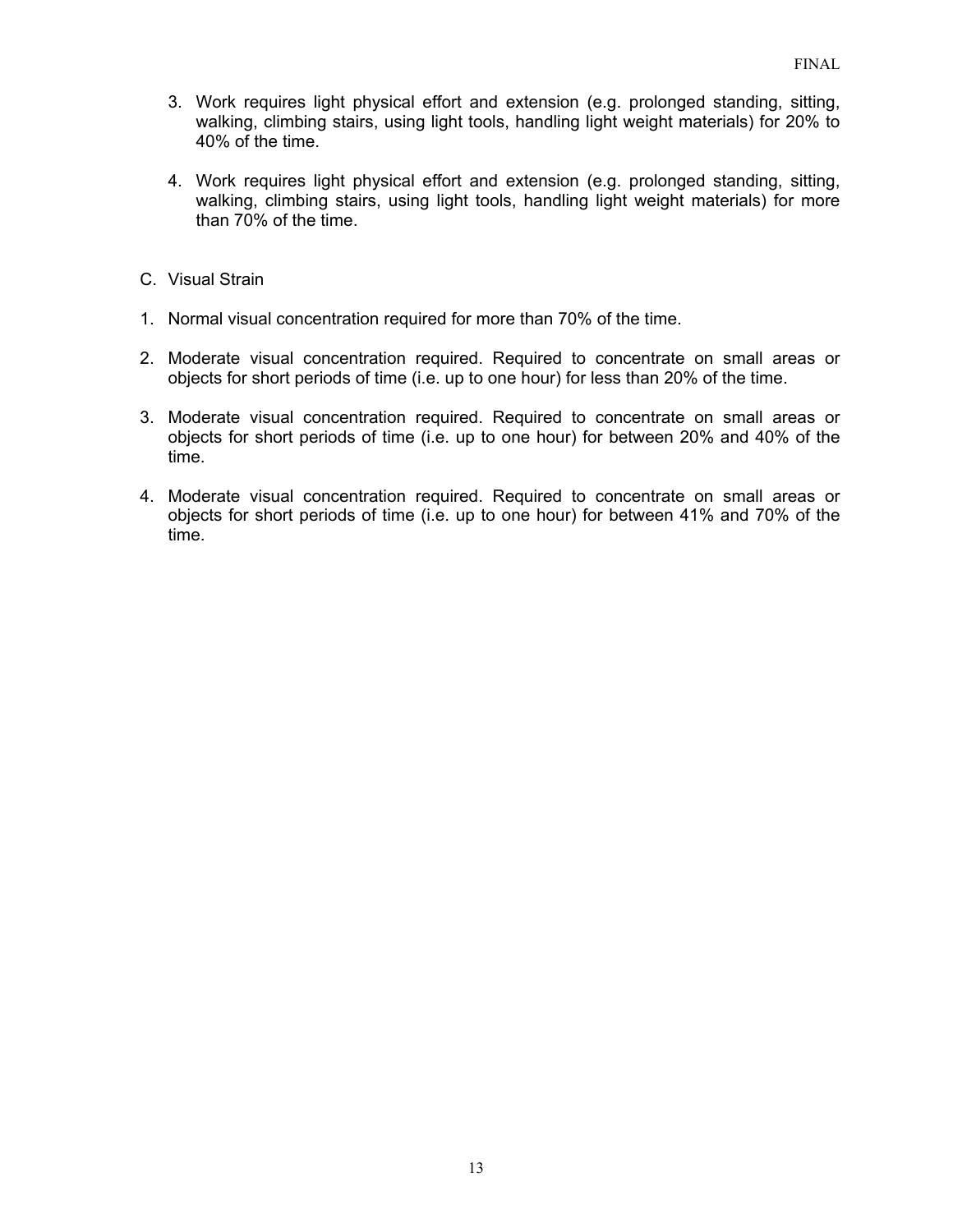### **Writing the Job Descriptio[n\\*](#page-13-0)**

This process is best done in three progressive stages. First, use your discretion on format and content to develop a fairly structured outline of just what key information should be included in the job description questionnaire. Discuss the information with your supervisor to ensure that all of the relevant information is included.

Second, develop the outline by referring to your raw materials: the notes, comments and general data you've compiled. These should fill out the job description with the important information.

In the third stage, you fill in some gaps, but mostly you insert key words and polish phrases and sentences so you get an action-oriented, objective job description that reflects the distinct flavor of the job.

Once you've completed the first draft, put it aside for a couple of days. Come back to it with a fresh perspective, and you'll see things you didn't notice the first time around. Continue your editing process. Keep cutting. Discuss the draft with your supervisor to ensure that nothing has been missed and that the duties and responsibilities are expressed in a way that reflects the requirements of the unit and the University. A good test is to ask whether, if you left, the job requirements would be the same for the new recruit.

#### **Getting Down to Basics**

 $\overline{a}$ 

No matter what your expertise in writing job descriptions, there are a few basic rules to keep in mind at all times.

- 1. **A good job description takes time to prepare and write.** While the process may look painful, it's not. But to do a correct job, it takes time. Even if you think you have all the raw material that you'll need in front of you, you'll still run into problems if you rush the process. So, if you're working on deadlines, make sure they're attainable. Give yourself and your supervisor plenty of time to alter words, make corrections, and delete and add material.
- 2. **You're writing a job description, not a recruitment advertisement.** This means you shouldn't fall into the trap of writing copy that makes the job sound "exciting, challenging and a real opportunity for a self-starter." Go into the specifics of the job itself in an impersonal, quantitative, objective manner.
- 3. **A good job description format makes organizing the information fairly simple**. The "Duties and Responsibilities" section presents more of an organizational task. If the duties are numerous and complex (and for most jobs they are), you'll want to decide ahead of time how to organize them. Here are some of the available alternatives.
	- **The "sequence of operations" approach**. One of the simplest ways to organize job information is to follow the sequence in which the job activities are carried out (if there is such a sequence). This approach is best suited to jobs where tasks tend to be more repetitive and are usually performed in a particular sequence over and over again.
	- **The "major duty" approach**. Many jobs, particularly those of a supervisory or administrative nature, have no daily sequence of duties. In this case, the information

<span id="page-13-0"></span><sup>\*</sup> Adapted from "The Complete Portfolio of Prewritten Job Descriptions" by Richard H. Wolff. Asher-Gallant Press, Brentwood, New York and "How to Write Job Descriptions -- the Easy Way" by Bureau of Law & Business, Inc. Madison, CT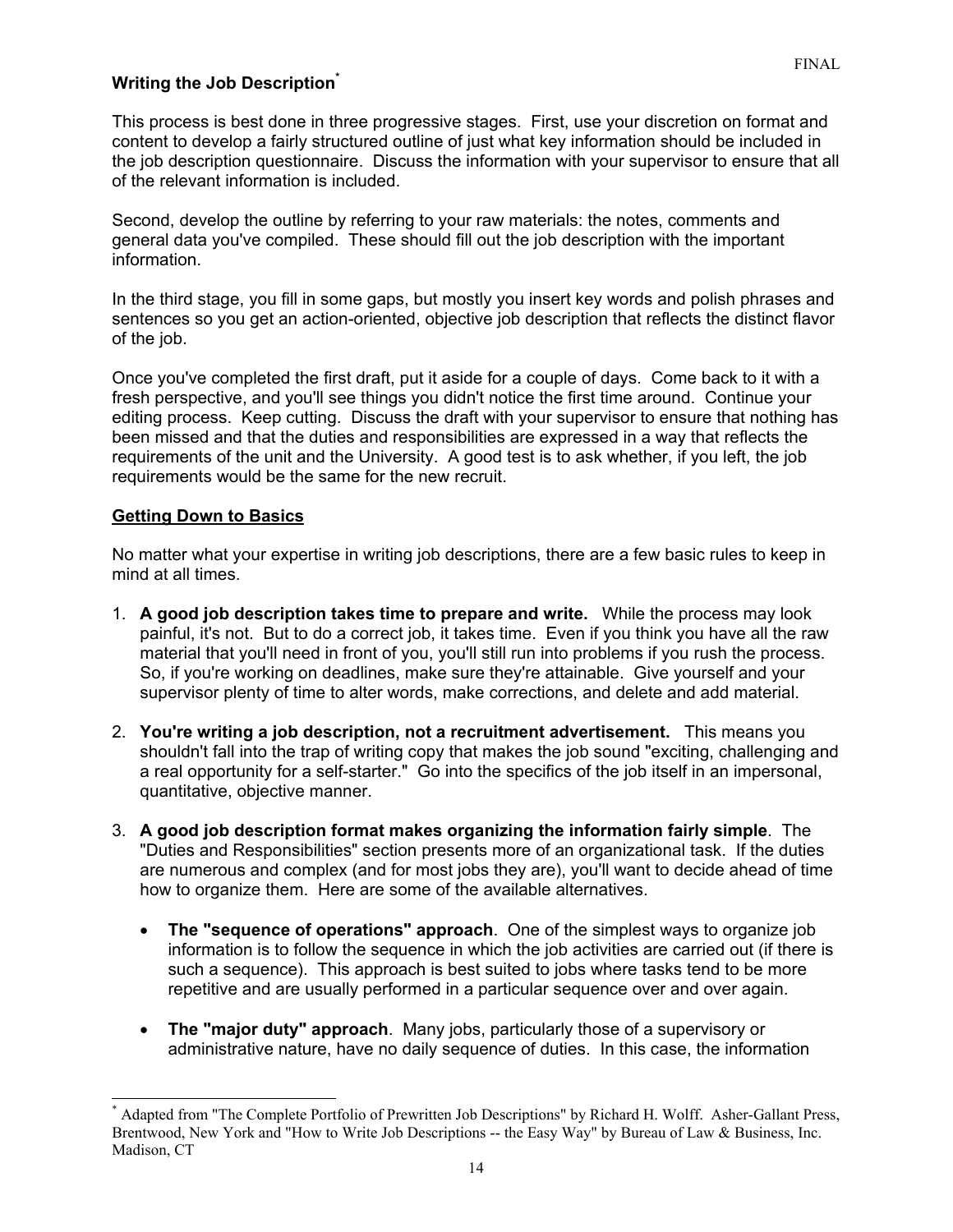can be organized into major job segments or duties, with specific duties outlined below each of these broader headings.

• **The "relative importance" approach**. This approach organizes information about job duties and responsibilities on the basis of their relative importance (as judged by the incumbent and the supervisor). A variation on this idea would be to arrange the duties in order of the amount of time spent on them.

These are only a few of the organizational frameworks that you can follow. The most appropriate choice depends to a large extent upon the job analysis method used and on the nature of the job in question.

- 4. **Use language that communicates clearly, concisely, and completely, so the individuals involved don't have to be job experts in order to comprehend what the job entails.** Keep in mind that the job description questionnaire is going to be handled and read by a lot of people on the job evaluation committee who may not be familiar with your particular job. That's why it's up to you to melt away the technical jargon and substitute crisp, comprehensible material.
- 5. **Be tight with your editing.** Avoid long, flowing prosaic pages of narrative that confuse the issues and make the task of reading and understanding a job description that much more difficult. Use numbers or bullets when possible to highlight and segment each area or responsibility. Make brevity a priority.
- **6. Choose your words with care.** You should ensure that the words used in the text are specific in scope and action-oriented. Because you want your job description to be succinct and precise, it's essential that you choose your words judiciously.

The following checklist contains a number of suggestions and guidelines for working with words in job descriptions. You'll find more help in the glossary at the end of this Appendix.

- Always use the simpler word rather than the complicated one. It will cut verbiage, shorten your description, and enhance understanding. Anyone at the University should be able to pick up a job description and come away with concise knowledge of what the job entails.
- When you edit, make a conscious effort to replace long words with shorter ones. One danger in multi-syllabic words is their multiple meanings. You're not trying to impress, but to communicate. Make that your number one priority.
- Do the same with phrases. Remove the deadwood, those long expressions that a single word can replace, and those single words that just aren't needed. "*Involves the use of"* becomes "*uses"*, "*for the purpose of"* is shortened to "*for"*, "*it is evident that"* turns into "*evidently"*.
- Economize whenever possible. Drop out articles (a, the, an) and other shorter words when the intent or subject is understood. You might not need "their" if it's a given, and repeating "must" or the preposition "to" in certain circumstances can be dropped.
- Adjectives almost never make the last rewrite. If they aren't specifically necessary, cut them.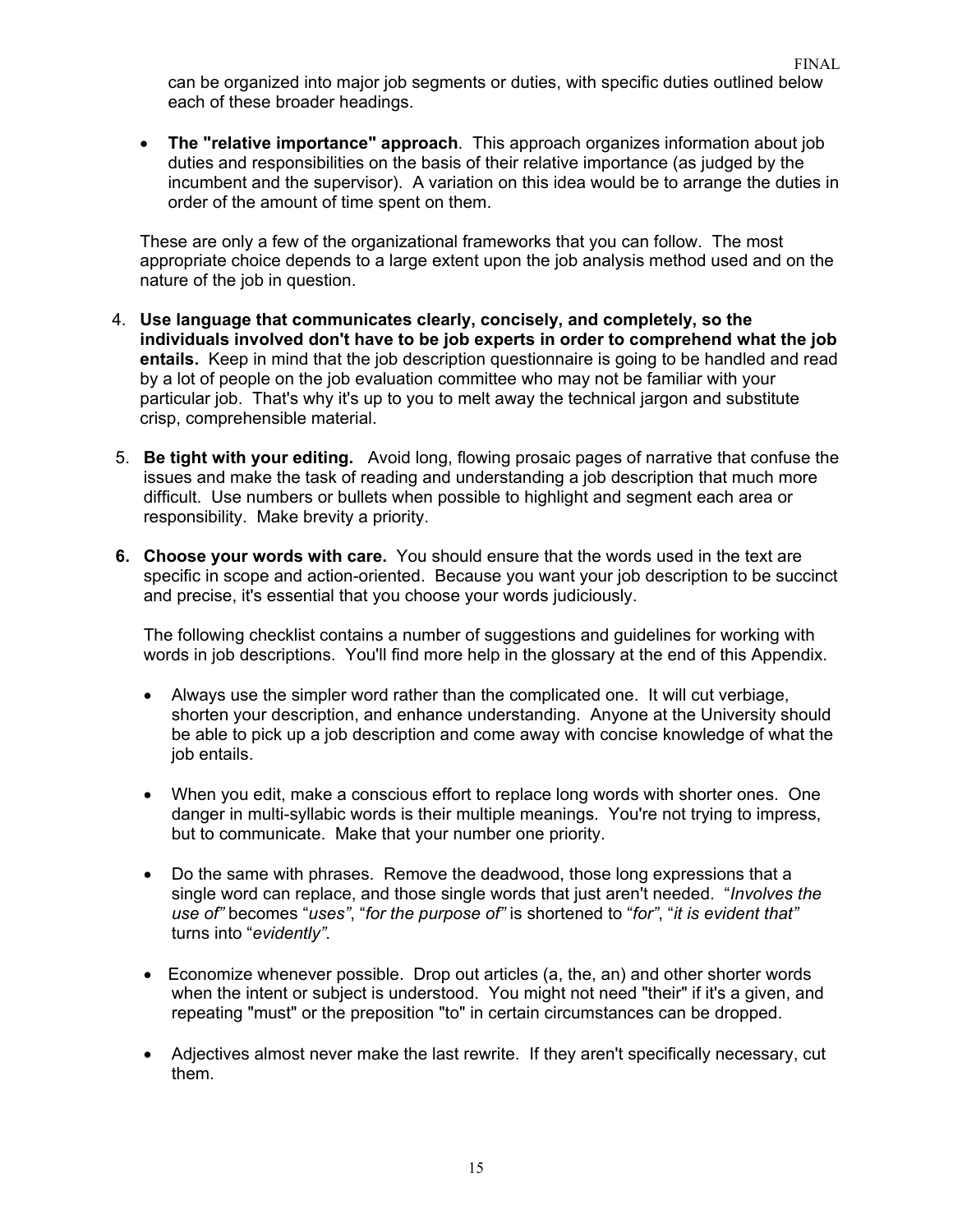- Stay alert for grammatical clutter. For example, "*handles distributing of reports"* can easily become "*handles report distribution"* or, better yet, "*distributes reports"*. That's the kind of surgical analysis you need to apply to your words, phrases and sentences.
- Clarify vague or imprecise words, even when they sound right. "*Situation", "circumstance"* and "*facilitate"* just don't paint a clear enough picture. Explain them or define them or even choose a stronger action word from those in the Glossary at the end of this Appendix.
- Start as many phrases as you can with an active verb. Use the present tense, and ordinarily stick with the third person to emphasize objectivity.
- If at all possible, use words that have only one connotation, one interpretation. Again, clarity is a major goal. And use words that specifically spell out the way you want the work accomplished. See words in the Glossary at the end of this Appendix.
- When possible, also specify terms like "*may"* and "*occasionally"*. To avoid confusion or misunderstanding, assign a number or percentage to them. "*Daily", "weekly", "monthly"* are preferable because they are more precise than *often* or *periodic*. And use quantitative terms to indicate frequency or degree such as "*travel seven days per month"*.
- Beware of generalizations. Indicating that a Manager "offers direction and guidance to subordinates" is too open-ended. What kind of direction? To whom? How is it offered? A better statement would be, "Conducts regular meetings on a \_\_\_\_\_\_\_\_\_\_ basis with departmental staff to review and discuss activities in departmental staff to review and discuss activities in departmental staff to review and discuss activities in areas, as well as future goals and objectives."
- While you're keeping a tight rein on wordiness, do the same for sentences. Tight structure. Spare in length. Compact at all times. Use parentheses to indicate qualifying numbers or comments, and even to insert explanatory details.
- Refer to job titles rather than people. For example, "Reports to Director of Personnel" instead of "Reports to Elliott Simpson."
- Stress what you do instead of attempting to explain the procedure that must be used. For example: (Secretary) "Records appointments" rather than "A record of appointments must be maintained."
- Watch your ego. The aim in the job description is to describe job duties comprehensibly. Being succinct and using job-specific terminology doesn't leave a lot of room for the writer's personality to shine through. It shouldn't.

### **Glossary of Job Description Terms**

Another key to creating successful job descriptions is the ability to use the right word at the right time. This means having strong action terms at your fingertips for consistency and accuracy. This glossary is designed to give you these advantages.

- Accountable Responsible for an action, goal or result.
- Act To exert one's powers in such a way as to generate a result; to carry out a plan or project (see Execute, Perform).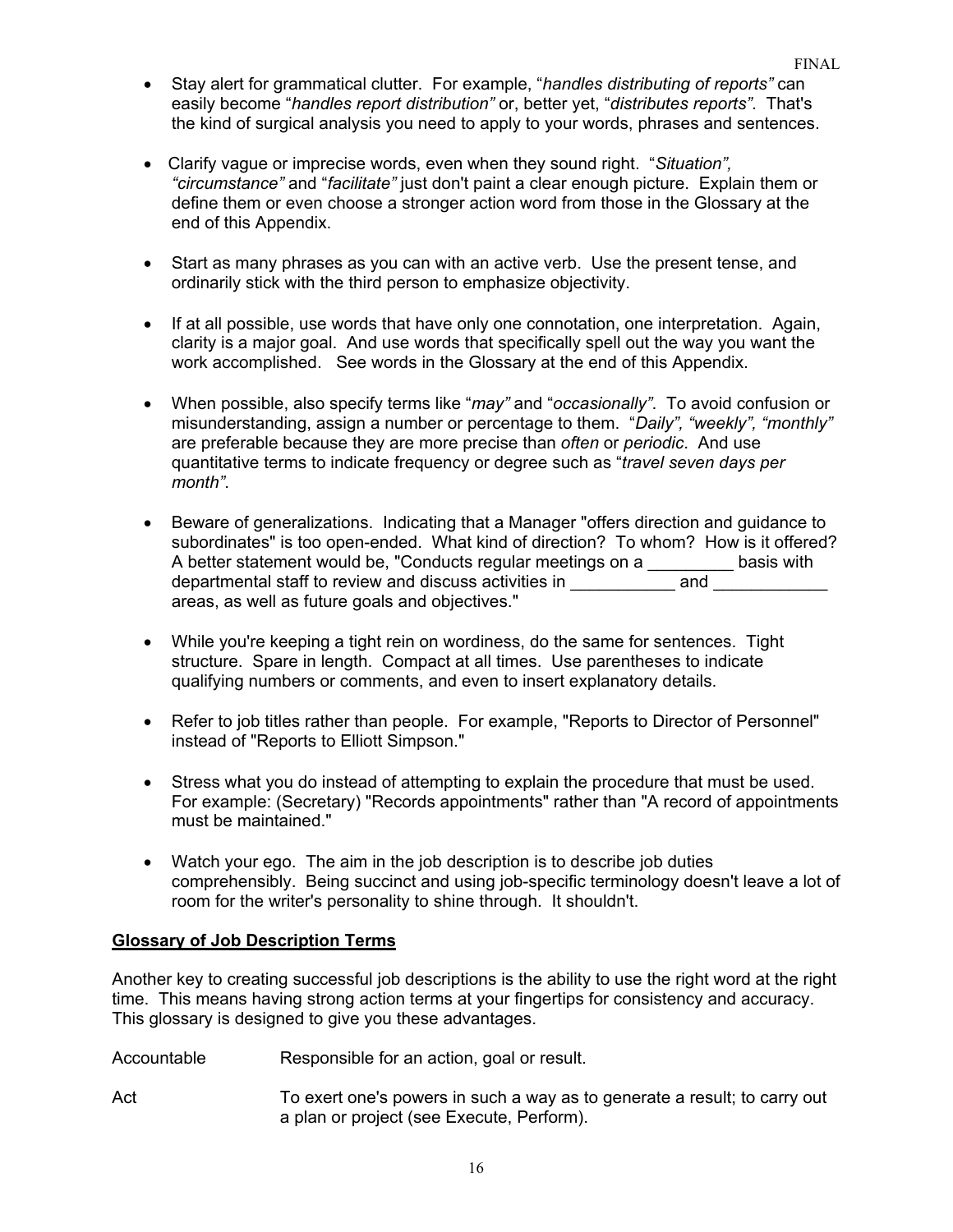| Adaptable  | <b>FINAL</b><br>Can perform a variety of tasks, change assignments on short notice,                                                                                                                       |
|------------|-----------------------------------------------------------------------------------------------------------------------------------------------------------------------------------------------------------|
|            | achieve results in different areas simultaneously.                                                                                                                                                        |
| Administer | To manage or direct the application, execution or conduct of; to<br>administrate (see Control).                                                                                                           |
| Adopt      | To take and apply or put into practice; to accept as a proposal.                                                                                                                                          |
| Advise     | To offer advice and opinions; to recommend a course of action or<br>strategy.                                                                                                                             |
| Affirm     | To confirm.                                                                                                                                                                                               |
| Amend      | To change or modify.                                                                                                                                                                                      |
| Analyze    | To study the factors or circumstances of a situation or problem in order to<br>determine the solution; to study various unrelated facts, fit them together,<br>and arrive at a conclusion (see Appraise). |
| Anticipate | To foresee events, trends, consequences or problems to prepare in<br>advance for future occurrences.                                                                                                      |
| Apply      | To put into practical use; to employ.                                                                                                                                                                     |
| Appraise   | To evaluate as to quality, status, effectiveness; to analyze.                                                                                                                                             |
| Approve    | To officially sanction; to accept as complete or satisfactory; to ratify,<br>assuming responsibility for; used in situations where individuals have<br>ultimate authority.                                |
| Arrange    | To place in deliberate order; to set up, as an event.                                                                                                                                                     |
| Ascertain  | To find out or learn with certainty.                                                                                                                                                                      |
| Assemble   | To pull or gather together in a distinct order; to collect in a set pattern; to<br>fit together the parts or pieces.                                                                                      |
| Assign     | To delegate specific duties or tasks to others to perform.                                                                                                                                                |
| Assist     | To lend aid or give support for a job or undertaking; to help.                                                                                                                                            |
| Assume     | To undertake; to take it upon oneself to fulfill a responsibility or<br>assignment.                                                                                                                       |
| Assure     | To confirm; to make certain of; to declare with confidence; to guarantee.                                                                                                                                 |
| Attend     | To be present for the purpose of contributing.                                                                                                                                                            |
| Audit      | To examine in depth; to look into a situation or problem and report the<br>findings (see Analyze).                                                                                                        |
| Authority  | The power to act, command, influence.                                                                                                                                                                     |
| Authorize  | To empower; to permit; to establish by authority.                                                                                                                                                         |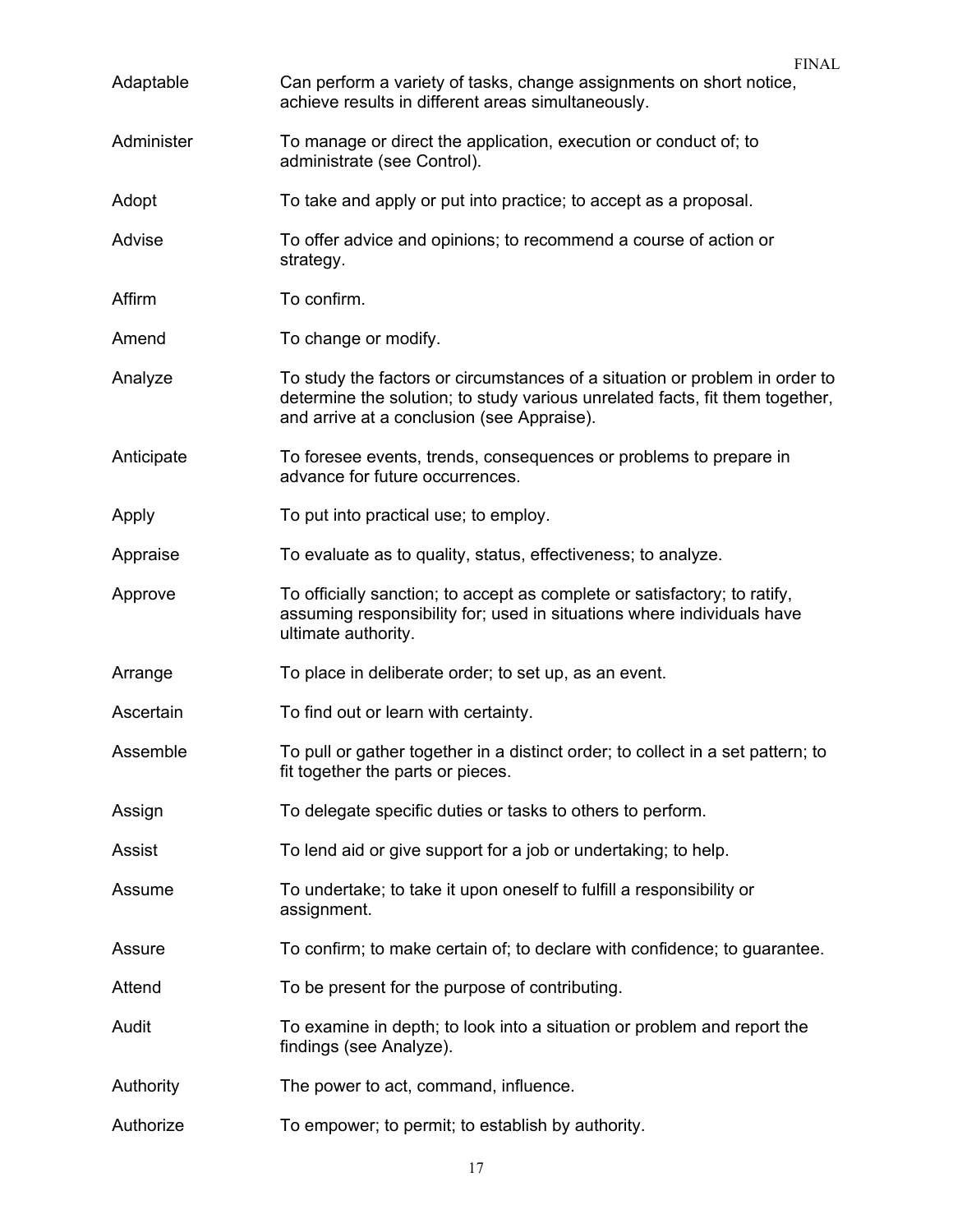| <b>Balance</b>          | <b>FINAL</b><br>To arrange so the sum of one group equals the sum of another; to play off<br>one option against another.                                    |
|-------------------------|-------------------------------------------------------------------------------------------------------------------------------------------------------------|
| <b>Batch</b>            | To group into a quantity for one operation.                                                                                                                 |
| Calculate               | To make computations; to apply mathematics; to decide logically.                                                                                            |
| Chart                   | To draw or exhibit in graphic form.                                                                                                                         |
| Check                   | To examine; to compare for verification; to make certain of an outcome; to<br>monitor.                                                                      |
| Circulate               | To disseminate; to distribute in accordance with a plan.                                                                                                    |
| Classify                | To separate into groups; to systematically arrange.                                                                                                         |
| Clear                   | To obtain the opinion or agreement of others prior to acceptance or<br>conclusion.                                                                          |
| Collaborate             | To work or act jointly with others.                                                                                                                         |
| Collect                 | To gather facts or data; to assemble; to accumulate.                                                                                                        |
| Communicate             | Write and read written material with a high degree of accuracy and<br>comprehension; good oral skills.                                                      |
| Compile                 | To collect into one source; to compose out of materials from diverse<br>resources.                                                                          |
| Compose                 | To arrange in proper order; to command the efforts of others so as to<br>produce desired outcome.                                                           |
| Consolidate             | To combine into a whole; to bring together in one place.                                                                                                    |
| Consult                 | To seek the advice of others; to confer; to exchange viewpoints, facts,<br>opinions (see Discuss).                                                          |
| Control                 | To exercise authority; to have power over.                                                                                                                  |
| Cooperate               | To act or operate jointly with others; to collaborate.                                                                                                      |
| Coordinate              | To bring things together for common actions or conditions to exist; to<br>make things run smoothly together.                                                |
| Correct                 | To rectify; to make right.                                                                                                                                  |
| Correlate               | To establish a mutual or reciprocal relationship.                                                                                                           |
| <b>Customer Service</b> | Helpful and responsive to customer; displays patience and consideration;<br>never curt or disrespectful; promotes image of company at every<br>opportunity. |
| Decide                  | To choose from among alternatives or possibilities; to take a course of<br>action.                                                                          |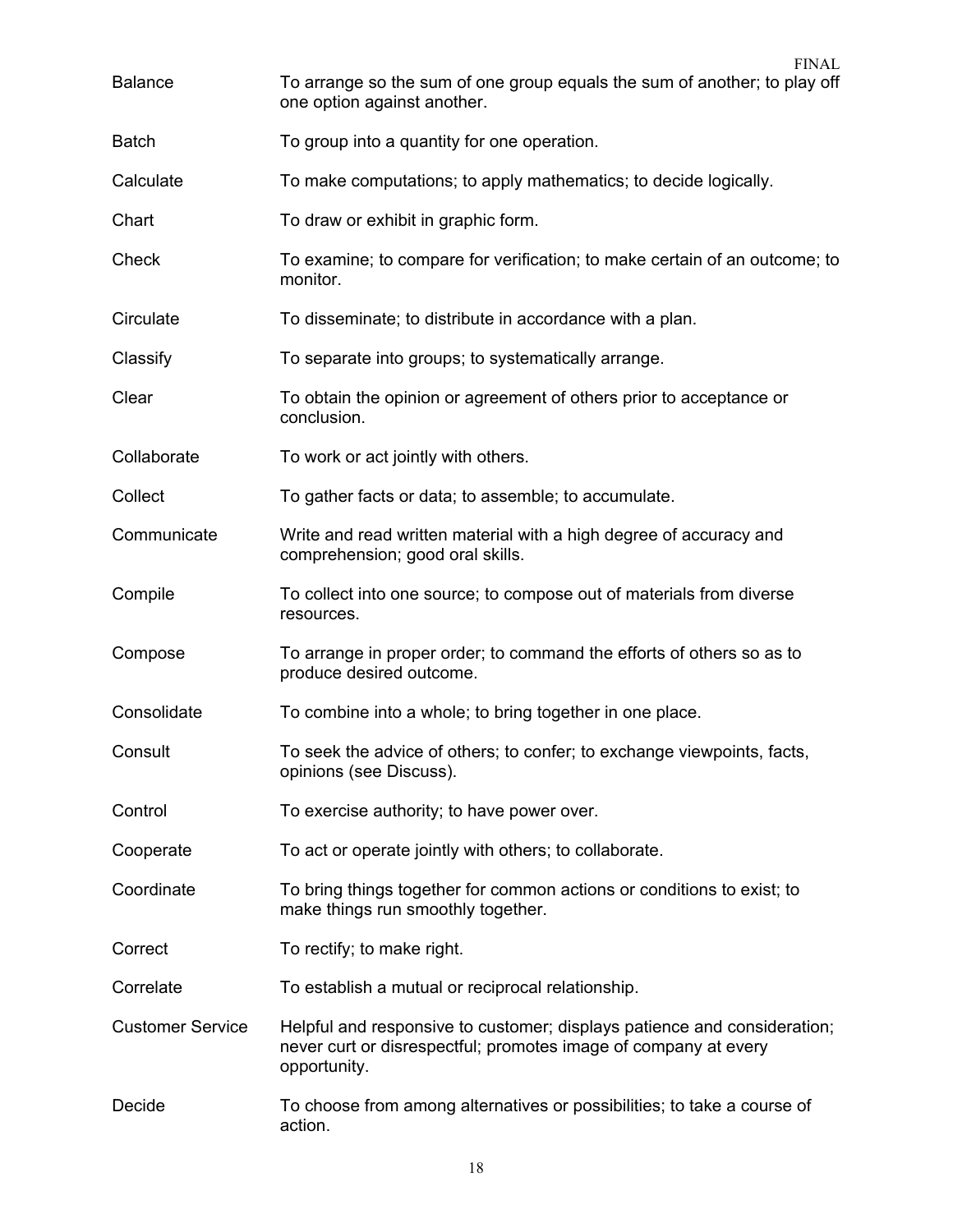FINAL Decision-maker Identifies problems, obtains pertinent information, develops and analyzes alternative courses of action; utilizes logical assumptions and all available information resources to make timely moves and enact necessary strategies. Delegate To entrust responsibility for action to the care or management of another. Delegation Assignment to another of the responsibility and authority to accomplish an objective or achieve a goal. Design To conceive and plan a specific condition; to create or execute; to construct according to a plan. Detail-oriented Accomplishes a task thoroughly; pays attention to all aspects, no matter how small. Determine To fix conclusively or authoritatively; to decide; to make a decision; to find out. Develop To evolve; to make available; to make more usable. Devise To develop something, especially by combining known ideas or principles. Direct To regulate the activities or course of; to govern or control; to guide or command. Discover To find out something not known before as a result of exploring or investigating (see Research). Discuss To exchange views for the purpose of arriving at a conclusion or expressing a convincing argument. Disseminate To spread out information or ideas. Distribute To pass around; to allocate; to deliver to specific places or persons. Draft To write or compose papers or documents usually in preliminary form prior to final form; often for clearance, revision or approval by others. Edit To revise and prepare written material, usually for publication. Energy Maintains a high level of activity. Establish To set up; to illustrate; to develop for use. Evaluate To appraise; to ascertain the value of; to judge. Examine To investigate; to scrutinize; to subject to inquiry by inspection or test (see Discover). Execute To act on; to follow through to the end; to complete. Exercise To bring to bear or employ actively, as in exercising authority faster.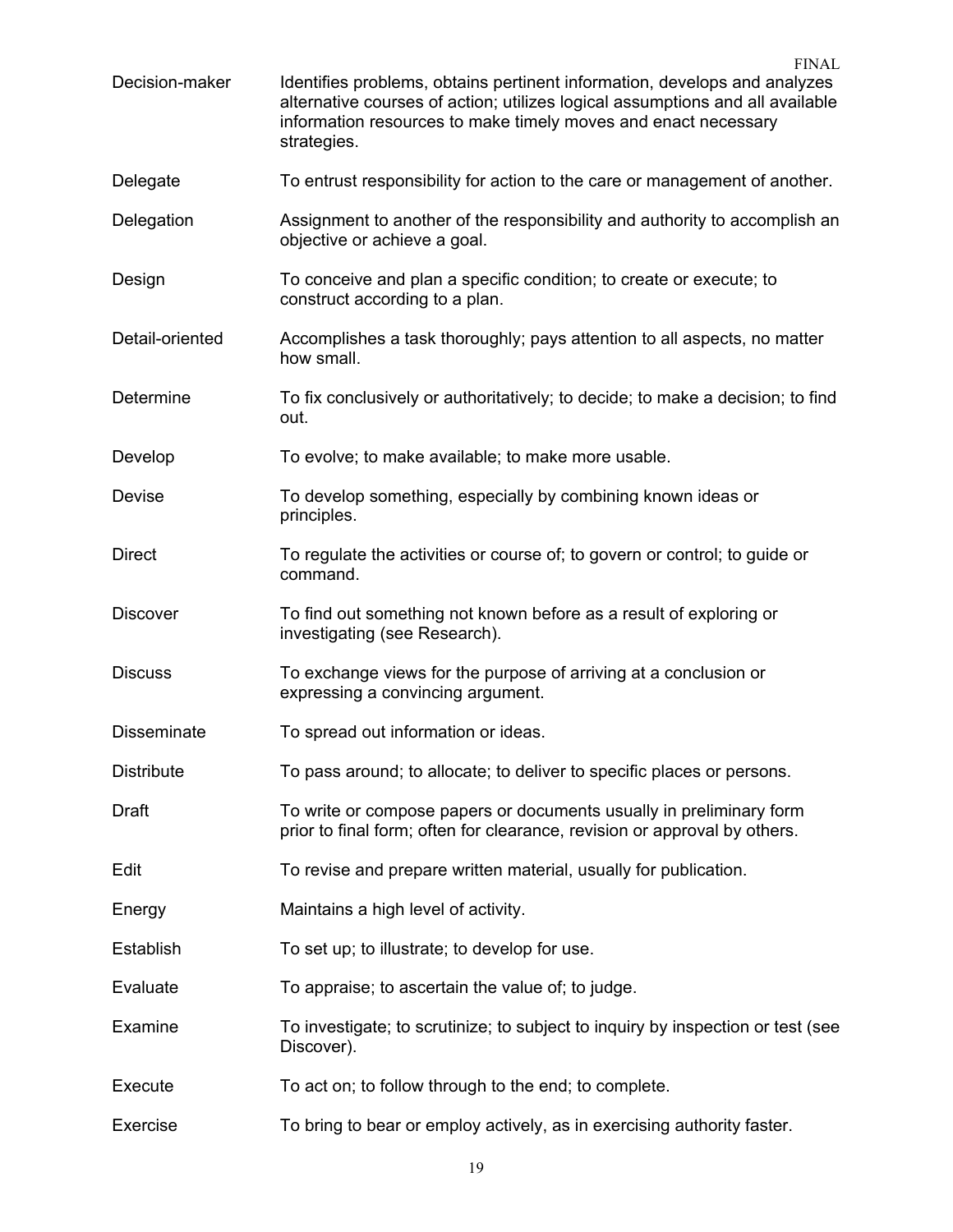| Facilitate   | <b>FINAL</b><br>To make easy or less difficult.                                                                                                                            |
|--------------|----------------------------------------------------------------------------------------------------------------------------------------------------------------------------|
| File         | To arrange papers, materials, etc., in some methodical manner.                                                                                                             |
| Flag         | To mark distinctively, as in flagging a discrepancy.                                                                                                                       |
| Flexible     | Able to change course when necessary, modify plans and behaviour to<br>meet new goals (see Adaptable).                                                                     |
| Follow-up    | To monitor the progress of; to see if results are satisfactory.                                                                                                            |
| Forceful     | Commands attention and respect; shows an air of confidence.                                                                                                                |
| Formulate    | To establish a system; to develop or devise a plan, policy or procedure.                                                                                                   |
| Furnish      | To provide, supply or give.                                                                                                                                                |
| Goal         | An objective; a result to be achieved.                                                                                                                                     |
| Guidance     | Conduct or direct others along a course of action; offering assistance.                                                                                                    |
| Image        | Displays professional appearance and conduct; makes a good impression<br>on individuals inside and outside the University.                                                 |
| Implement    | To carry out; to perform acts essential to the execution of a plan, project<br>or program.                                                                                 |
| Independence | Takes action based on professional experience and individual initiative;<br>doesn't rely solely on the opinions or directions of others.                                   |
| Inform       | To instruct; to communicate knowledge.                                                                                                                                     |
| Initiate     | To originate; to begin; to introduce a plan, policy or procedure for the first<br>time.                                                                                    |
| Initiative   | Actively tries to influence people and events to achieve goals; self-starter;<br>works well without supervision; targets goals beyond minimal level of<br>performance.     |
| Inspect      | To examine carefully and critically; to review for conformance to<br>specifications.                                                                                       |
| Instruct     | To impart knowledge; to supply direction, give information (see Train).                                                                                                    |
| Instructions | Directions, information; methods for operating.                                                                                                                            |
| Integrity    | Committed to traditional standards of ethics and conduct; obeys<br>organizational policies in job-related activities; strong sense of personal<br>and professional ethics. |
|              | Interpersonal Relations Works toward maintaining strong relationships with others; uses tact;<br>sensitive to feelings and needs of colleagues and subordinates.           |
| Interpret    | To explain the meaning of; to elucidate; to clarify.                                                                                                                       |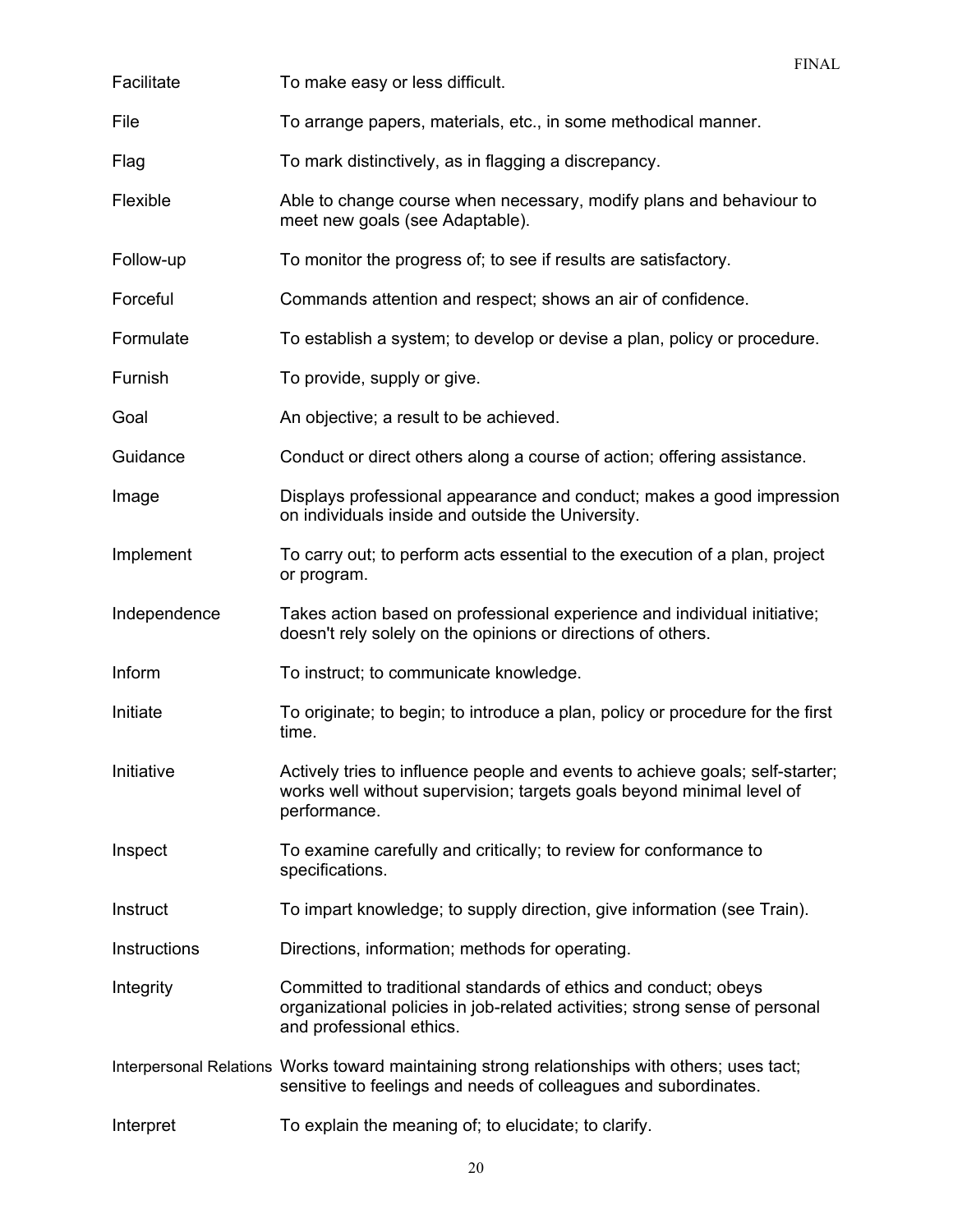|                            | <b>FINAL</b>                                                                                                                                                                                    |
|----------------------------|-------------------------------------------------------------------------------------------------------------------------------------------------------------------------------------------------|
| Interview                  | To question in order to obtain facts or opinions.                                                                                                                                               |
| Inventory                  | A count or list of items; stock.                                                                                                                                                                |
| Investigate                | To inquire into systematically.                                                                                                                                                                 |
| <b>Issue</b>               | To distribute systematically.                                                                                                                                                                   |
| <b>Job Specifications</b>  | Description of physical characteristics, knowledge, skill, experience, and<br>education requirements of a person who would be suited to perform a<br>specific job.                              |
| Judgment                   | Makes decisions and formulates strategies based on pertinent information<br>and logical conclusions; develops alternate courses of action; takes steps<br>after considering facts and opinions. |
| Leadership                 | Guides subordinates in reaching goals; displays characteristics that instill<br>confidence; uses appropriate methods to encourage wishes and duties to<br>be carried out.                       |
| <b>Learning Capacity</b>   | Ability and desire to quickly learn new job-related material and expand<br>personal and professional horizons.                                                                                  |
| Maintain                   | To hold or keep in a certain condition; to keep up-to-date or current, as<br>records or machinery.                                                                                              |
| <b>Management Planning</b> | Establishes strategies for action for self and others; allocates resources<br>and assigns personnel to achieve set goals and objectives.                                                        |
| Measure                    | To find the quantity or amount of; to ascertain dimension, number, etc.                                                                                                                         |
| Merge                      | To combine; to bring together.                                                                                                                                                                  |
| Monitor                    | To observe or check periodically; to maintain close watch on (see Follow-<br>up).                                                                                                               |
| Motivation                 | Takes personal satisfaction in superior performance and accomplishment;<br>self-starter; pushes self to strive to achieve full utilization of abilities (see<br>Leadership).                    |
| Negotiate                  | To exchange views and opinions in order to reach agreement; discussing<br>pros and cons of proposals.                                                                                           |
| <b>Notify</b>              | To give notice; to inform.                                                                                                                                                                      |
| Objective                  | A desired result; a goal or standard of achievement.                                                                                                                                            |
| Observe                    | To perceive or notice, watch; to monitor.                                                                                                                                                       |
| Obtain                     | To gain possession of; to acquire.                                                                                                                                                              |
| Operate                    | To conduct or perform an activity.                                                                                                                                                              |
| Organization               | Individuals working together in related ways within a specific structure to<br>a common end.                                                                                                    |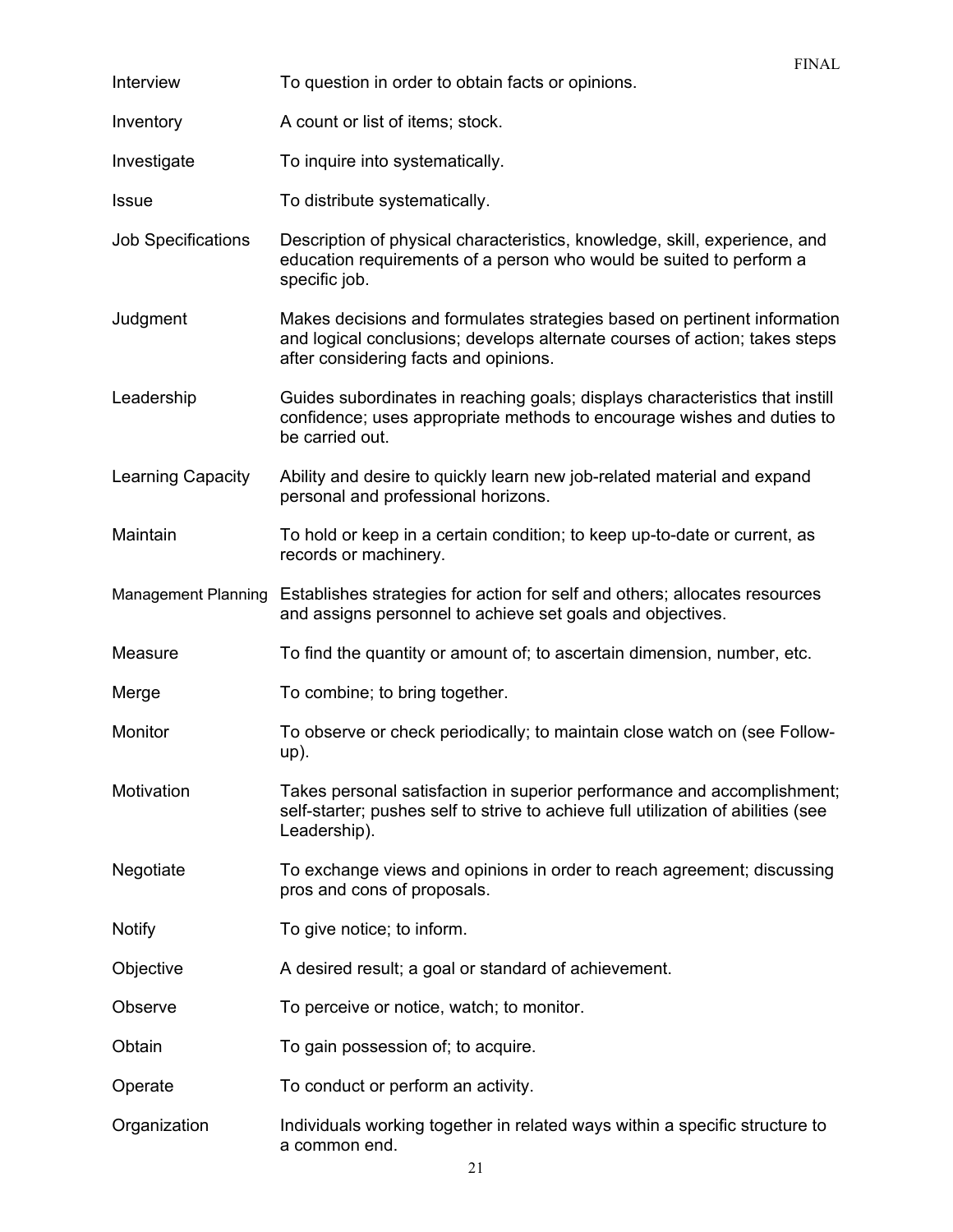| Organizational<br>Awareness | Familiar with the organization; keeps aware of changing situation to<br>anticipate internal problems and opportunities; understands how activities<br>and decisions will affect other parts of the organization and responds<br>accordingly. |
|-----------------------------|----------------------------------------------------------------------------------------------------------------------------------------------------------------------------------------------------------------------------------------------|
| Organize                    | To arrange interdependent parts; to systematize.                                                                                                                                                                                             |
| Organized                   | Develops a manner of managing or working that is systematic and logical;<br>creates a step-by-step structure for personal and corporate activities (see<br>Detail-oriented).                                                                 |
| Outline                     | To make a summary of the important features.                                                                                                                                                                                                 |
| Participate                 | To take part in.                                                                                                                                                                                                                             |
| Perform                     | To carry out; to accomplish; to execute.                                                                                                                                                                                                     |
| Persuasiveness              | Uses appropriate methods and styles of communication to gain<br>acceptance of an idea, plan, activity or product; leads others to adopt<br>his/her opinion.                                                                                  |
| <b>Physical Capability</b>  | Able to physically perform specific required duties.                                                                                                                                                                                         |
| Plan                        | To devise a project, method or course of action.                                                                                                                                                                                             |
| Policy                      | A definite course of action selected from among alternatives to guide and<br>circumscribe present and future decisions and activities.                                                                                                       |
| Position description        | A description of the purpose, scope, duties, responsibilities, authorities,<br>and working relationships associated with a position or job.                                                                                                  |
| Prepare                     | To make ready for a particular purpose.                                                                                                                                                                                                      |
| Principle                   | A governing law of conduct; a fundamental tenet serving as a responsible<br>guide to action; a basis for policy.                                                                                                                             |
| Procedure                   | A specific method for accomplishing a set of actions; a series of steps<br>followed in a regular, definite order; a standardized practice.                                                                                                   |
| <b>Process</b>              | To subject to some special treatment; to handle in accordance with<br>prescribed procedures.                                                                                                                                                 |
| Program                     | A series of steps planned toward an objective; a system.                                                                                                                                                                                     |
| Propose                     | To offer for consideration or adoption.                                                                                                                                                                                                      |
| Provide                     | To supply for use; to furnish.                                                                                                                                                                                                               |
| Purchase                    | To buy or procure.                                                                                                                                                                                                                           |
| Receive                     | To take something that is offered, to accept.                                                                                                                                                                                                |
| Recommend                   | To advise a course of action; to counsel on strategy.                                                                                                                                                                                        |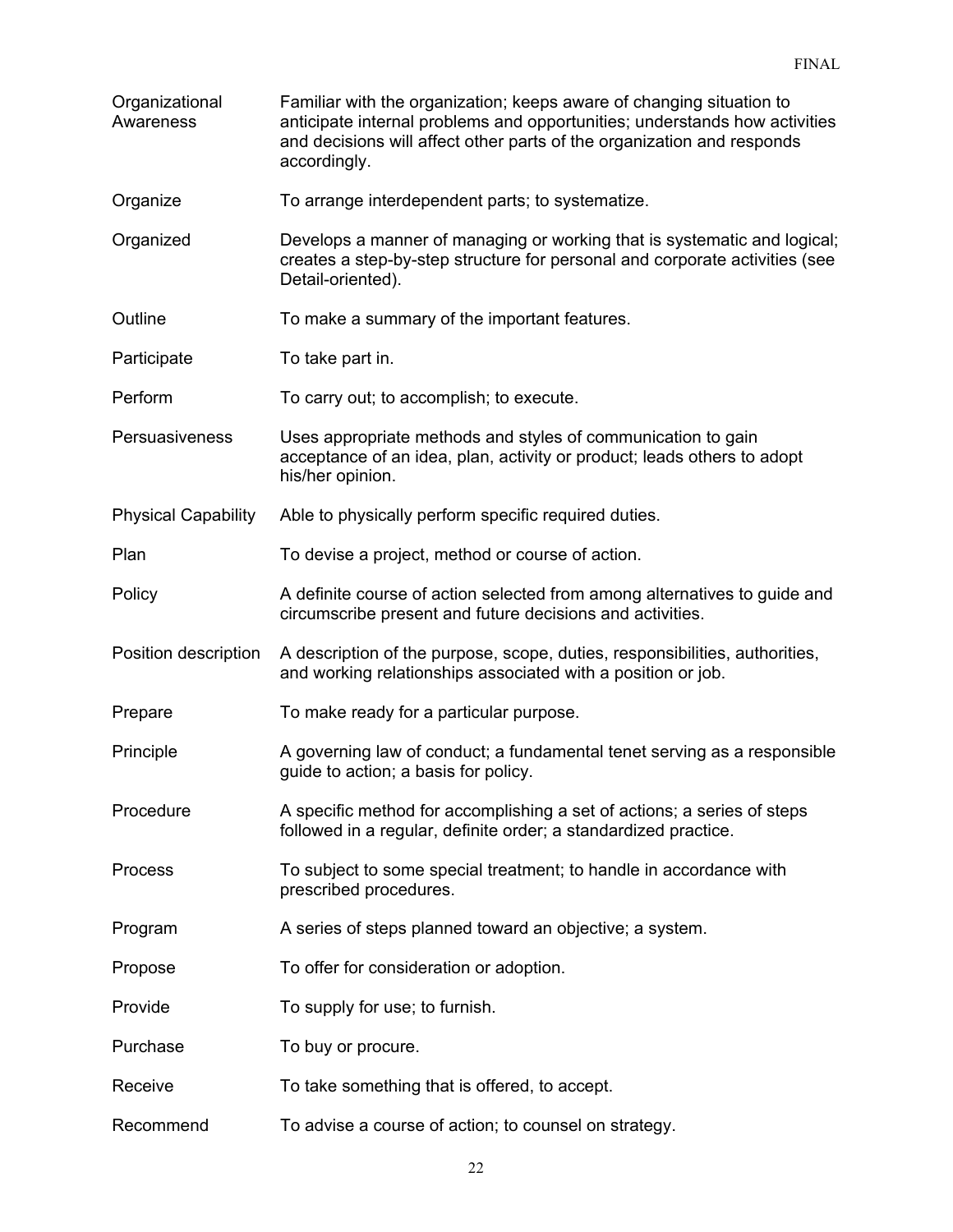|                | <b>FINAL</b>                                                                                                                                                                                                                                                                                                                                                                                                                                                                                                                             |
|----------------|------------------------------------------------------------------------------------------------------------------------------------------------------------------------------------------------------------------------------------------------------------------------------------------------------------------------------------------------------------------------------------------------------------------------------------------------------------------------------------------------------------------------------------------|
| Record         | To register; to make a record of.                                                                                                                                                                                                                                                                                                                                                                                                                                                                                                        |
| Render         | To furnish, contribute.                                                                                                                                                                                                                                                                                                                                                                                                                                                                                                                  |
| Report         | A presentation of organized information; compilation of results;<br>presentation of recommendations or fact.                                                                                                                                                                                                                                                                                                                                                                                                                             |
| Represent      | To take the place of; to substitute for.                                                                                                                                                                                                                                                                                                                                                                                                                                                                                                 |
| Require        | Demand that something be accomplished.                                                                                                                                                                                                                                                                                                                                                                                                                                                                                                   |
| Requisition    | Make a request for something.                                                                                                                                                                                                                                                                                                                                                                                                                                                                                                            |
| Research       | Inquiry into a specific subject; to review sources.                                                                                                                                                                                                                                                                                                                                                                                                                                                                                      |
| Resilience     | Takes adversity well and bounces back; counter-attacks with new<br>strategies and tactics when faced with roadblocks to desired results.                                                                                                                                                                                                                                                                                                                                                                                                 |
| Responsibility | Accountable for decision, action, results, as in:                                                                                                                                                                                                                                                                                                                                                                                                                                                                                        |
|                | Complete responsibility - individual has complete authority to take<br>$\bullet$<br>whatever action is advisable or necessary; subject to policies or<br>general rules.<br>Delegated responsibility - individual has the authority to take action<br>$\bullet$<br>based on authority of supervisor. May initiate and carry out actions,<br>but is required to advise superiors of the action taken.<br>General responsibility - individual is required to gain approval of<br>$\bullet$<br>supervisor before proceeding with the action. |
| <b>Review</b>  | To go over or examine critically; analyze results for the purpose of giving<br>an opinion.                                                                                                                                                                                                                                                                                                                                                                                                                                               |
| Revise         | To make a new, improved or up-to-date version of.                                                                                                                                                                                                                                                                                                                                                                                                                                                                                        |
| Routine        | Part of a regular procedure, course, or normal course of business or<br>official duties (non-routine-irregular or infrequent situations that arise).                                                                                                                                                                                                                                                                                                                                                                                     |
| Safety         | Observes company safety standards; helps maintain safe conditions for<br>all members of the organization.                                                                                                                                                                                                                                                                                                                                                                                                                                |
| Salesmanship   | Develops plans to accomplish specific sales goals; uses time efficiently<br>and is personally well organized so as to achieve highest possible sales<br>results; gets others to come over to his/her way of thinking.                                                                                                                                                                                                                                                                                                                    |
| Scan           | To examine point by point; review (see Observe).                                                                                                                                                                                                                                                                                                                                                                                                                                                                                         |
| Schedule       | To plan a timetable; to set specific times for.                                                                                                                                                                                                                                                                                                                                                                                                                                                                                          |
| Screen         | To examine closely so as to separate one item, group or class from<br>another.                                                                                                                                                                                                                                                                                                                                                                                                                                                           |
| Search         | To look over or through for the purpose of finding something (see<br>Discover).                                                                                                                                                                                                                                                                                                                                                                                                                                                          |
| Secure         | To gain possession of; to obtain.<br>23                                                                                                                                                                                                                                                                                                                                                                                                                                                                                                  |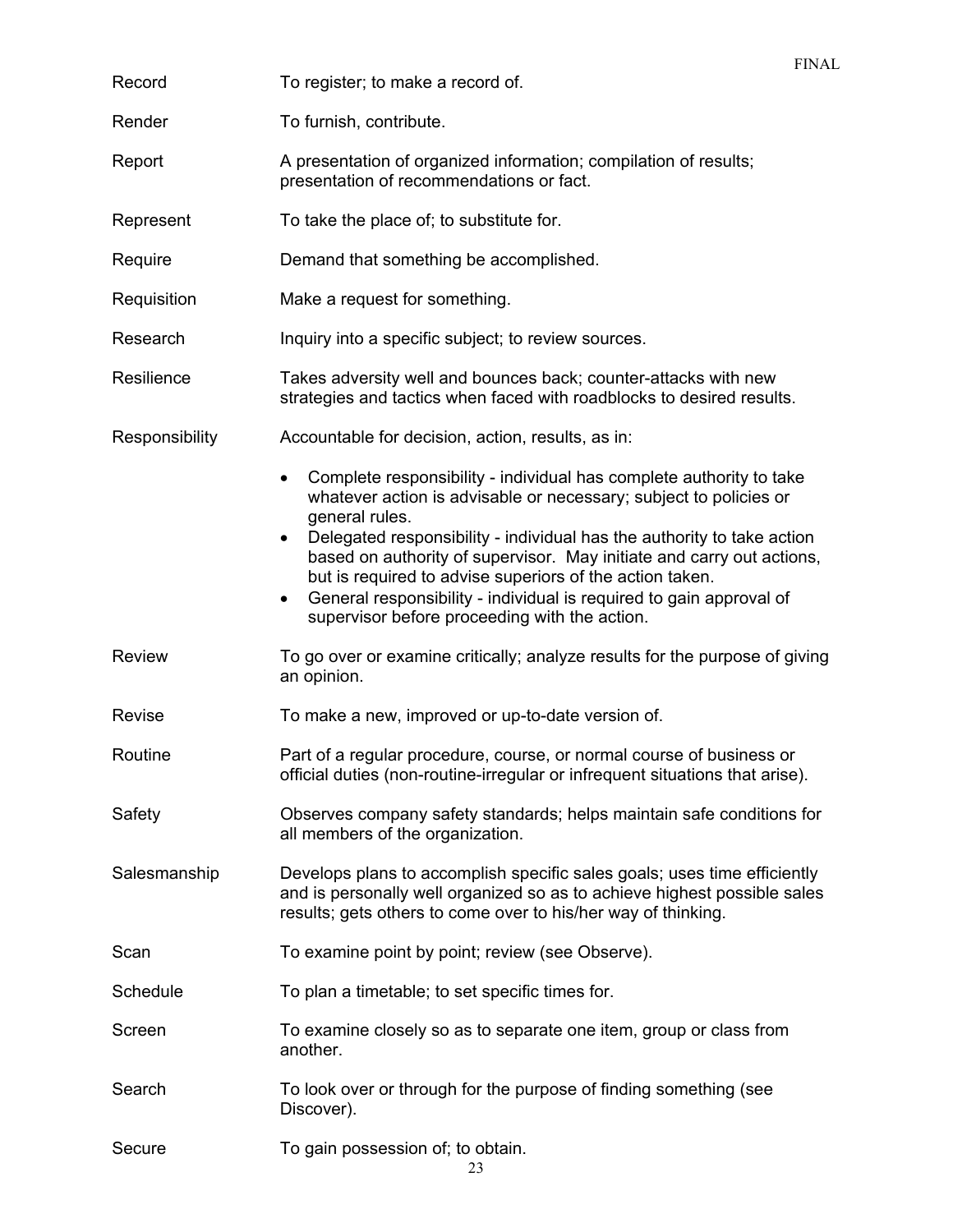| Select                     | To choose from a number of similar objects, items, proposals, etc.                                                                                                                                                                                                                                                                                                                                                                                                                                                                                                                                                             |
|----------------------------|--------------------------------------------------------------------------------------------------------------------------------------------------------------------------------------------------------------------------------------------------------------------------------------------------------------------------------------------------------------------------------------------------------------------------------------------------------------------------------------------------------------------------------------------------------------------------------------------------------------------------------|
| Selling                    | Can effectively use appropriate communication methods to gain<br>agreement and acceptance both inside and outside the University.                                                                                                                                                                                                                                                                                                                                                                                                                                                                                              |
| Stimulate                  | To excite, rouse, or spur on.                                                                                                                                                                                                                                                                                                                                                                                                                                                                                                                                                                                                  |
| Stress tolerance           | Maintains stability under pressure or opposition; doesn't bring office<br>problems home or vice versa.                                                                                                                                                                                                                                                                                                                                                                                                                                                                                                                         |
| Study                      | To consider attentively; to review closely.                                                                                                                                                                                                                                                                                                                                                                                                                                                                                                                                                                                    |
| Submit                     | To present for decision; to offer information for judgement by others.                                                                                                                                                                                                                                                                                                                                                                                                                                                                                                                                                         |
| Subordinate<br>Development | Uses available training and development resources to improve<br>subordinates' skills and abilities; helps subordinates qualify for expanded<br>job opportunities; contributes to creation of work force with superior skills.                                                                                                                                                                                                                                                                                                                                                                                                  |
| Supervise                  | To oversee; to guide with directions; to inspect with authority; to instruct<br>with immediate responsibility for purpose of performance; to superintend;<br>to lead. Types of supervision include:                                                                                                                                                                                                                                                                                                                                                                                                                            |
|                            | Direct - involves guidance and direction over individuals who report to<br>and are directly responsible to the supervisor.<br>Close - individual does not use own initiative, but is instructed by<br>$\bullet$<br>supervisor as to selection of proper procedures to follow.<br>Limited - individual proceeds on own initiative in compliance with<br>$\bullet$<br>policies, practices, and procedures set out by immediate supervisor.<br>General - involves guidance and direction from supervisor.<br>Training - involves advice, information and guidance on specialized<br>matters, instruction in regard to procedures. |
| Survey                     | To determine the form, extent, or position of a situation, usually in<br>connection with gathering information.                                                                                                                                                                                                                                                                                                                                                                                                                                                                                                                |
| Task organization          | Can establish priorities and a course of action for handling multiple<br>assignments; arranges in advance for appropriate resources, equipment<br>and supplies to be available.                                                                                                                                                                                                                                                                                                                                                                                                                                                |
| <b>Technical prowess</b>   | In-depth knowledge of technical aspects of job; ability to perform<br>necessary equipment service for specific problem; working knowledge of<br>how to handle certain machinery (e.g., computers).                                                                                                                                                                                                                                                                                                                                                                                                                             |
| Train                      | To increase skill or knowledge by capable instruction.                                                                                                                                                                                                                                                                                                                                                                                                                                                                                                                                                                         |
| <b>Typing</b>              | Types a minimum of ______ words per minutes. Familiar with, or can<br>learn, word processing equipment.                                                                                                                                                                                                                                                                                                                                                                                                                                                                                                                        |
| Verbal (external)          | Effectively describes and explains products and services for customers;<br>communicates clearly to all segments of target audiences.                                                                                                                                                                                                                                                                                                                                                                                                                                                                                           |
| Verbal (internal)          | Effectively expresses ideas and concepts when talking with individuals<br>and groups inside the University.                                                                                                                                                                                                                                                                                                                                                                                                                                                                                                                    |